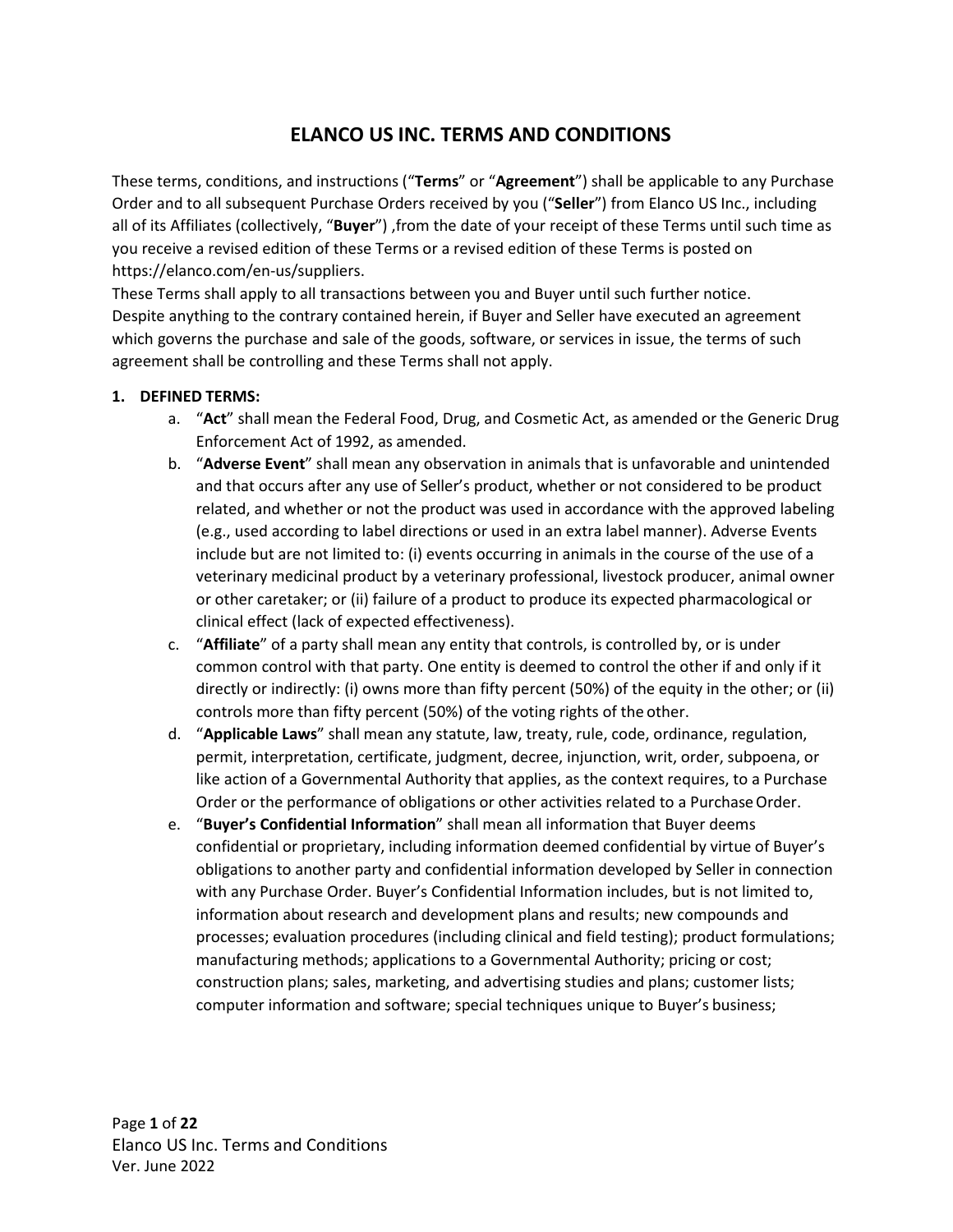information subject to a right of privacy; trade secrets, and information Buyer maintains under a system of protection against unauthorized access.

- f. "**Buyer Information**" means all data or information in whatever form or medium, that Seller receives from, or otherwise gains access to through, Buyer or as a result of Purchase Order, including, without limitation all data derived by Buyer, or by Seller pursuant to its provision of the services or performance of its obligations, or originating from third parties and to which Buyer has received certain rights.
- g. "**Buyer Property**" means all (i) Intellectual Property of Buyer (including Deliverables); (ii) Buyer Information; (iii) Laboratory Samples; (iv) and all other property of any form, other than real property (including non-confidential material) received by Seller from Buyer or acquired by Seller on behalf of Buyer.
- h. "**Deliverables**" shall mean the following: (i) for any order of goods, including software or any computer program, programming, modules, patches, upgrades, new versions and modifications thereto, Deliverables includes any goods or articles, including IT Products, specified in a Purchase Order that Seller is obligated to furnish to Buyer; and (ii) for any order of services, Deliverables includes all services provided to Buyer, together with all articles, materials, goods, information, works of authorship, trademarks, artwork, drawings, text, specifications, calculations, reports, ideas, inventions, discoveries, processes, material samples, improvements, software, data, and other documentation and materials created, developed, conceived or first reduced to practice by Seller, alone or with others, related to services rendered for Buyer under the Purchase Order or derived from information or materials Seller has received from Buyer.
- i. "**ECCN**" shall mean Export Control Classification Number.
- j. "**EDI**" shall mean electronic data interchange.
- k. "**Existing Intellectual Capital**" shall mean any Intellectual Property that Seller invented, created, developed, or acquired outside the course of its performance under this Agreement and without use of Buyer's information or materials.
- l. "**Governmental Authority**" shall mean (i) any international, regional, national, federal, state, or local government entity, authority, agency, instrumentality, court, tribunal, regulatory commission or other body, either foreign or domestic, whether legislative, judicial, administrative or executive; and (ii) any arbitrator to whom a dispute has been presented under government rule or by agreement of the parties with an interest in suchdispute.
- m. "**Imported Products or Deliverables**" shall mean any foreign-sourced, tangible goods or products shipped into, from outside of, the United States or Puerto Rico.
- n. "**Intellectual Property**" shall mean all inventions, discoveries, original expressions of ideas embodied in a tangible form, copyrights, trademarks, trade secrets, information, know-how, and the like that are afforded, or may be afforded upon, action by a Governmental Authority, such as the U.S. Patent and Trademark Office or the U.S. Copyright Office.
- o. "**Intellectual Property Rights**" shall mean the property rights or quasi-property rights afforded by patents, copyrights, trademarks, or trade secrets, publicity rights, privacy rights, and moral rights.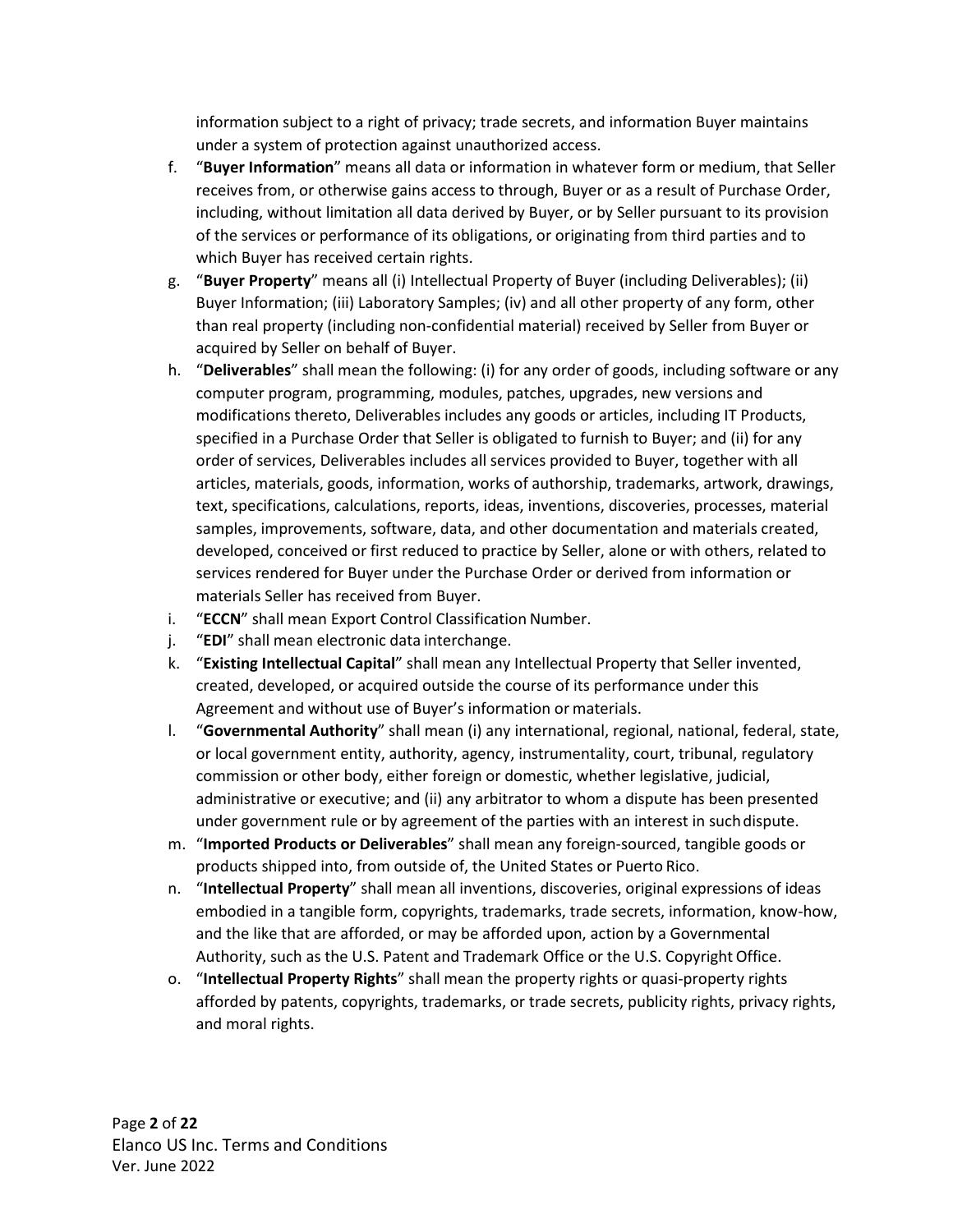- p. "**IT Products**" shall mean any computer related software, subscription or information technology hardware including but not limited to program, programming, patches, upgrades, new versions and modifications thereto.
- q. "**Laboratory Samples**" means any proprietary device, compound, substance, or mixture of compounds or substances (including any derivatives thereof) that: (i) Buyer furnishes Seller under any Purchase Order; or (ii) Seller creates as a result of performing the services.
- r. "**Losses**" means losses, damages, costs, or expenses, including interest, penalties, reasonable attorney and accountant fees, and expert witness fees.
- s. "**Personal Information**" shall mean any information as defined in Elanco's SupplierPrivacy Standard as revised by Buyer from time to time and published at https://elanco.com/enus/suppliers or otherwise made available to Seller.
- t. "**Product Complaint**" shall mean a customer's written, oral, or electronic communication that alleges deficiencies related to the identity, quality, safety, purity, durability, reliability, safety, effectiveness, or performance of a distributed product, drug/device combination product, animal health premix, active pharmaceutical ingredient, process intermediate, or fermentation product.
- u. "**Purchase Order**" shall mean an agreement between Buyer and Seller for the purchaseof goods or services whether received by mail, by telephone, or by electronic means. Purchase Order includes agreements that may take the form of "purchase order" or "statement of work" (commonly referred to as a SOW).
- v. "**Records**" shall mean any information of any type (including text, data, code, images, sound, source codes, computer programs, software, databases, or the like) that is used, created, or obtained in the performance of any Purchase Order, inscribed on tangible medium or stored in an electronic or other medium in a perceivable form.
- w. "**Restricted Party**" shall mean a Specially Designated National identified on the United States Department of Treasury's Specially Designated Nationals List, or any other United States government list restricting the acquisition of items from an entity or person located inside or outside the United States.
- x. "**Sanctioned Country**" shall mean any country or government subject to United States economic sanctions administered by the United States Department of Treasury.
- y. "**Subcontractor**" shall mean any person, individual, employee, consultant, representative, agent, company or corporation acting on behalf of Seller to fulfill Seller's obligations to Buyer pursuant to a Purchase Order including providing services that are integrated into any deliverable hereunder. The Subcontractor shall be bound by the same terms and conditions of Seller under any Purchase Order or agreement.
- z. "**Supplier**" shall mean Seller for purposes of the Supplier Privacy Standard as revised by Buyer from time to time and published at https://elanco.com/en-us/suppliers or otherwise made available to Seller.
- **2. APPLICABLE TERMS AND CONDITIONS**: Offer and acceptance of any Purchase Order issued by Buyer is expressly limited to these Terms and the applicable Purchase Order. Any terms and conditions contained or referenced in a proposal, quotation, invoice, or any other document of Seller shall not constitute a part of the contract of sale or license for the goods or services ordered by Buyer and

Page **3** of **22** Elanco US Inc. Terms and Conditions Ver. June 2022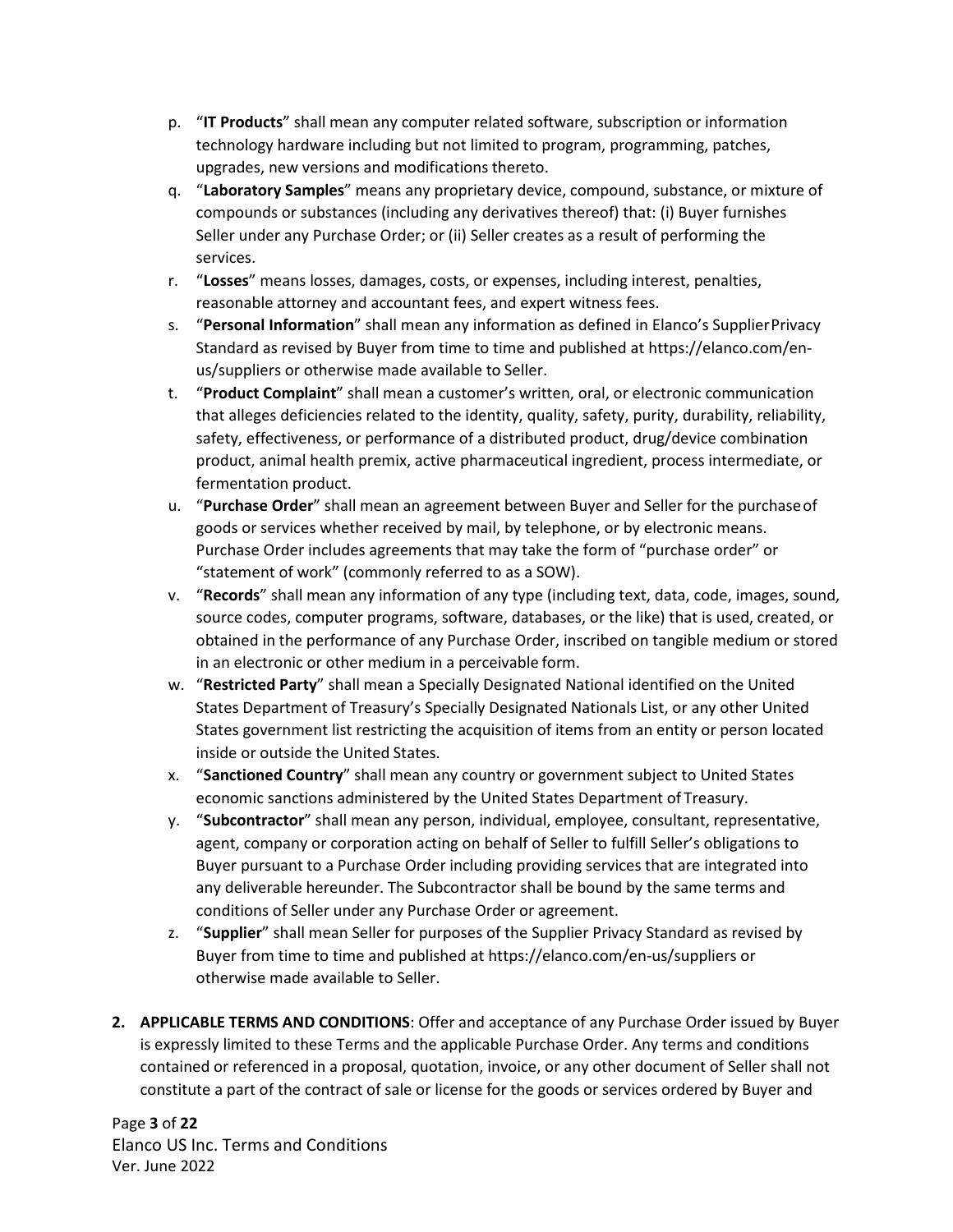Buyer expressly rejects any such terms and conditions. Any purported acceptance containing additional or different terms shall be deemed to be an acceptance of these Terms, despitesuch additional or different terms. Seller's shipment of goods or commencement of services in response to Buyer's Purchase Order shall constitute acceptance of these Terms.

# **3. ELECTRONIC TRANSACTIONS**:

- a. The only acceptable methods of Purchase Order dissemination and invoicing is via Buyer's web invoicing system or via web enabled EDI. Any exceptions must be approved by Buyer's Director of Purchase to Pay Operations.
- b. If Buyer and Seller have mutually agreed to the use of an EDI system to facilitate purchase and sale transactions, Seller agrees:
	- i. That it shall not contest:
		- (i) any contract of sale resulting from an EDI transaction under the provisions of any law relating to whether agreements must be in writing or signed by the party to be bound thereby; or
		- (ii) the admissibility of copies of EDI records under the business records exception to the hearsay rule, the best evidence rule or any other similar rule, on the basis that such records were not originated or maintained in documentary form.
	- ii. That it shall use proper security procedures to protect its EDI records from improper access; and
	- iii. That the records maintained by Buyer regarding EDI Purchase Orders issued by Buyer shall be controlling.
- **4. PRICE AND PAYMENT TERMS**: Each Purchase Order shall be filled at the price specified on the Purchase Order. If no price is specified, the Purchase Order shall be filled at the lowest of (a) the price last quoted by Seller; (b) the price last paid by Buyer to Seller; or (c) the prevailing market price, unless a higher price is approved in writing by an authorized representative of Buyer's procurement department. Buyer issues payments on a weekly basis. All invoices which have reached their payment term maturity will be accumulated and paid in the next weekly payment. Buyer's standard payment terms are net sixty (60) days after Buyer's accounts payable department receives an invoice that complies with the requirements of these Terms, except that Buyer may withhold payment of any amount that it may reasonably dispute in good faith until such dispute is resolved*.* Seller may offer a discount on individual invoices at the time of invoice entry to the electronic invoice system; those discounted invoices will be paid on the actual due date. Due dates and cash discounts are computed from the date an accurate invoice is received in Buyer's accounts payable department. Buyer may return improper invoices for correction without loss of discount. In case of disputes, doubt concerning quality, or where rejections occur, Buyer may defer payment without penalty or loss of discount.
- **5. MODIFICATION**: These Terms and any accepted Purchase Order may not be modified or amended by Seller unless approved in writing by an authorized representative of Buyer's procurement department.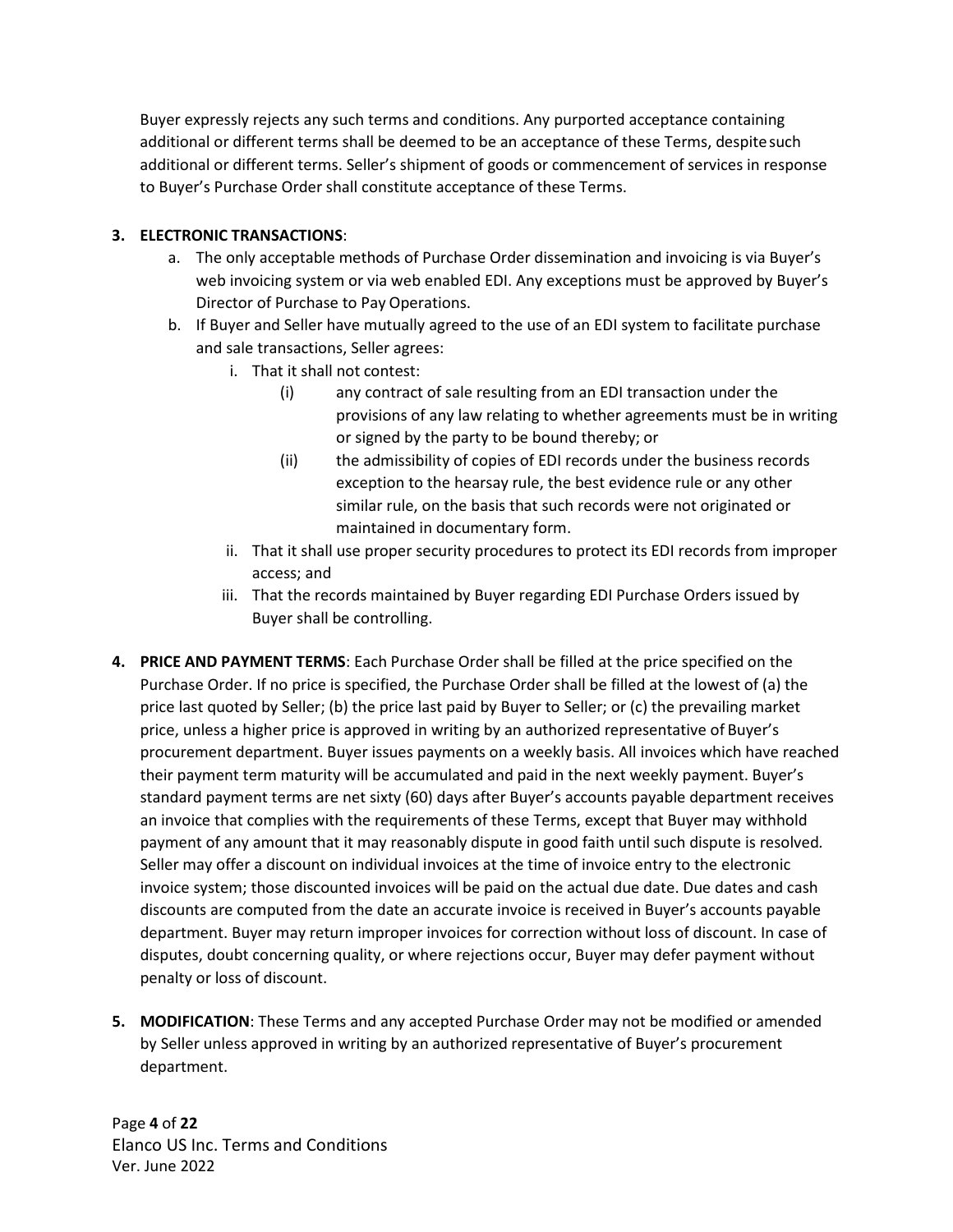- **6. INSPECTION**: All Deliverables furnished pursuant to a Purchase Order shall be subject to Buyer's inspection and approval, including acceptance testing by Buyer to verify that the Deliverablessatisfy all requirements conveyed by Buyer to Seller, and any other specifications or documentation relating to the Deliverables provided to Buyer or made generally available by Seller. If Buyer discovers a non-conformity within ninety (90) days following delivery of the Deliverables and Buyer notifies Seller of the non-conformity, notwithstanding prior receipt and payment therefore, Seller shall, at Buyer's sole discretion, either: (i) correct the non-conformity at no additional charge in a timely, professional manner, or (ii) refund monies paid by Buyer for the non-conforming Deliverables or services attributable to or affected by the non-conforming Deliverables, in which case Buyer shall return such non-conforming Deliverables to Seller at Seller's expense. Nothing in this Section shall be construed to apply towards any limitation of liability provision in this Agreement or limit or otherwise affect Buyer's indemnification rights, warranty rights or any other common law or statutory remedies.
- **7. TERMINATION**. Buyer may, at its option, terminate any applicable Purchase Order: (a) immediately upon written notice, if Seller breaches or is in default of its obligations as set forth in these Terms or the applicable Purchase Order; provided, however, except as to breaches of confidentiality, privacy or proprietary rights, breach of the Elanco Anti-Bribery Commitments for Suppliers, or breaches not capable of being cured, Seller shall have thirty (30) days to cure such default following written notice of default from the other party, and (b) immediately upon written notice if Seller ceases conducting business in the normal course, admits its insolvency, makes an assignment for the benefit of creditors, or becomes the subject of any judicial or administrative proceedings in bankruptcy, receivership, or reorganization. Buyer may, at its option, terminate any applicable Purchase Order, at any time and for any reason upon thirty (30) days prior written notice.
- **8. GENERAL REPRESENTATIONS, WARRANTIES, AND COVENANTS**. Seller represents, warrants, and covenants as follows:
	- a. That all Deliverables supplied under Buyer's Purchase Order are free from defects, of merchantable quality, fit for Buyer's purposes, and in accordance with Buyer's specifications;
	- b. That Deliverables do not and will not infringe the Intellectual Property Rights of any other party, and any use thereof by Buyer consistent with these Terms does not infringe such rights. In addition, with respect to services, all Deliverables produced under the Purchase Order shall be of original development and all Seller property shall be of original development or licensable by Seller;
	- c. That it has enforceable written agreements with all of its employees and Subcontractors assigning to Seller ownership of all Intellectual Property Rights created in the course of their engagement and that is provided or licensed to Buyer under these Terms, and obligating such employees upon terms and conditions no less restrictive than these Terms, not to disclose any proprietary rights or information learned or acquired during the course of such employment or engagement, including without limitation, any Deliverable and any other information. Seller shall take appropriate steps to adequately protect Buyer's Information, including, without limitation, firewall protection, backup processes and procedures, and disaster recovery plans;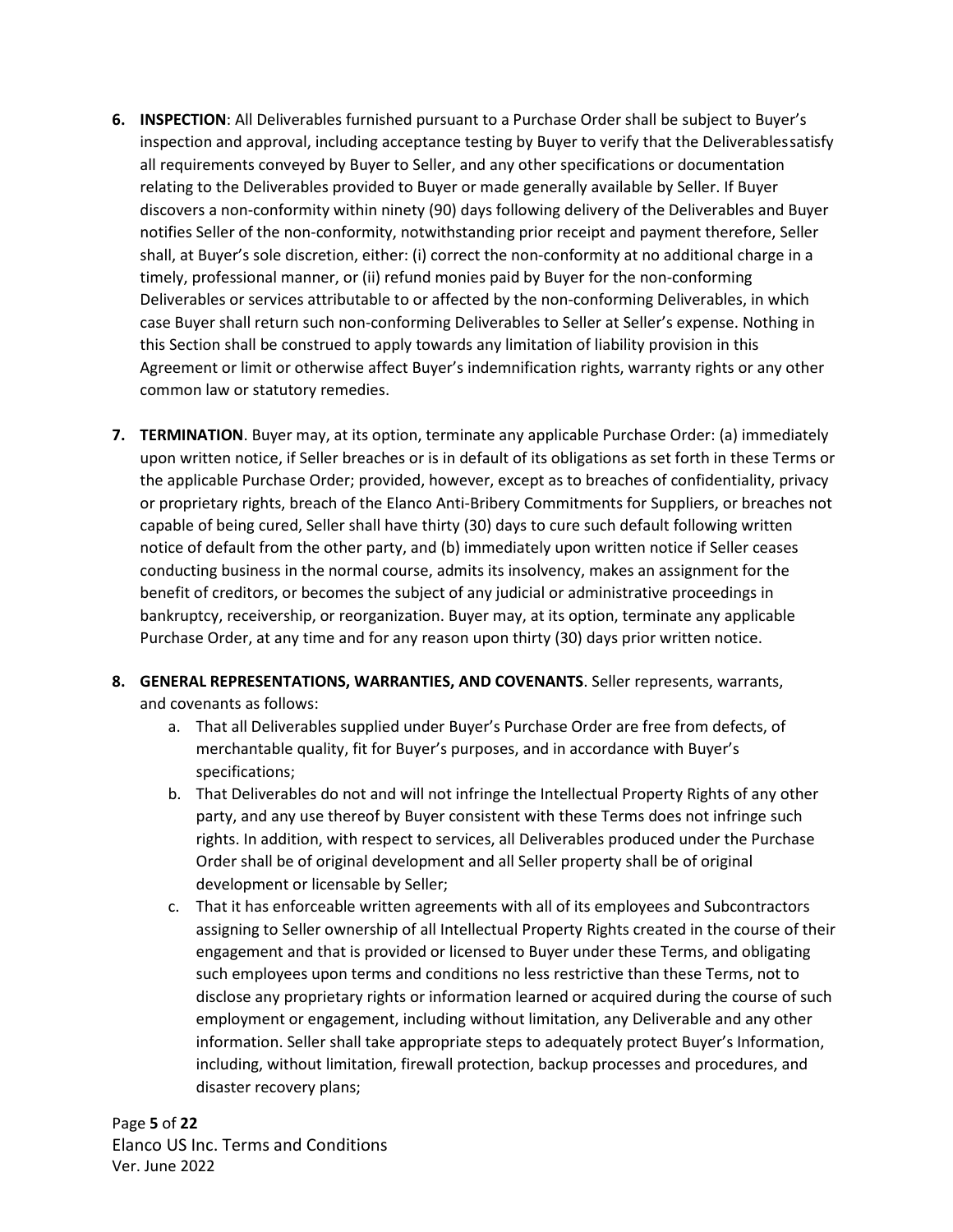- d. That in the performance of its obligations under a Purchase Order, Seller shall comply with all Applicable Laws, applicable Buyer policies and professional or good practice standards or codes applicable to the nature of the services or goods provided, including but not limited to:
	- i. Applicable provisions of the Elanco Anti-Bribery Commitments for Suppliers as revised by Buyer from time to time and published a[t](http://suppliers.elanco.com/) https://www.elanco.com/en-us/suppliers or otherwise made available to Seller;
	- ii. Applicable provisions of Buyer's Supplier Privacy Standard as revised by Buyer from time to time and published at \_https://www.elanco.com/en-us/suppliers or otherwise made available to Seller;
	- iii. Applicable provisions of Buyer's Information Security Standard as revised by Buyer from time to time and published at https://www.elanco.com/en-us/suppliers or otherwise made available to Seller;
	- iv. Applicable provisions of Elanco's Animal Care and Use Requirements for Animal Researchers and Suppliers as revised by Buyer from time to time and published at <https://www.elanco.com/en-us/suppliers> or otherwise made available to Seller;
	- v. Applicable provisions of Buyer's export and import policies as referenced herein; and
	- vi. Paragraphs (1) through (3) of 29 C.F.R. Part 471, Appendix A to Subpart A regarding the posting of certain notices pertaining to employee rights under the National Labor Relations Act and that no Deliverable supplied under Buyer's Purchase Order is produced in violation of the Fair Labor Standards Act of 1938, as amended, and that the price of any article supplied under Buyer's Purchase Order does not violate any provision of the Sherman Act or Robinson-Patman Act, as amended.
- e. Seller will complete any applicable training as reasonably requested by Buyer, including any training required by Applicable Law. Seller shall maintain accurate and current Records of all training activities and retain such Records in accordance with the terms hereunder;
- f. That no Deliverable supplied under Buyer's Purchase Order and subject to the Act, is adulterated within the meaning of the Act or an article which may not, under the provisions of Section 301, 404 or 505 of the Act, be introduced into interstate commerce;
- g. That no Deliverable supplied under Buyer's Purchase Order is produced in violation of the Act, that Seller is not debarred and that Seller has not and will not use in any capacity in connection with the filling of this Purchase Order the services of any individual or person (as defined in the Act) debarred by the United States Food and Drug Administration under the provisions of the Act. If at any time this warranty is no longer accurate, Seller shall immediately notify Buyer of such changed circumstances;
- h. Seller shall box, crate or package the Deliverables for shipment in compliance with Applicable Laws, in accordance with good commercial and industry practice, and without charge to Buyer unless otherwise specified on the applicable Purchase Order. All Deliverables supplied under Buyer's Purchase Order shall be shipped in compliance with all packaging, labeling, shipping, and documentation requirements, including requirements concerning hazardous materials, substances, and waste. Additionally, all Deliverables shall be shipped in compliance with all local, state, national, and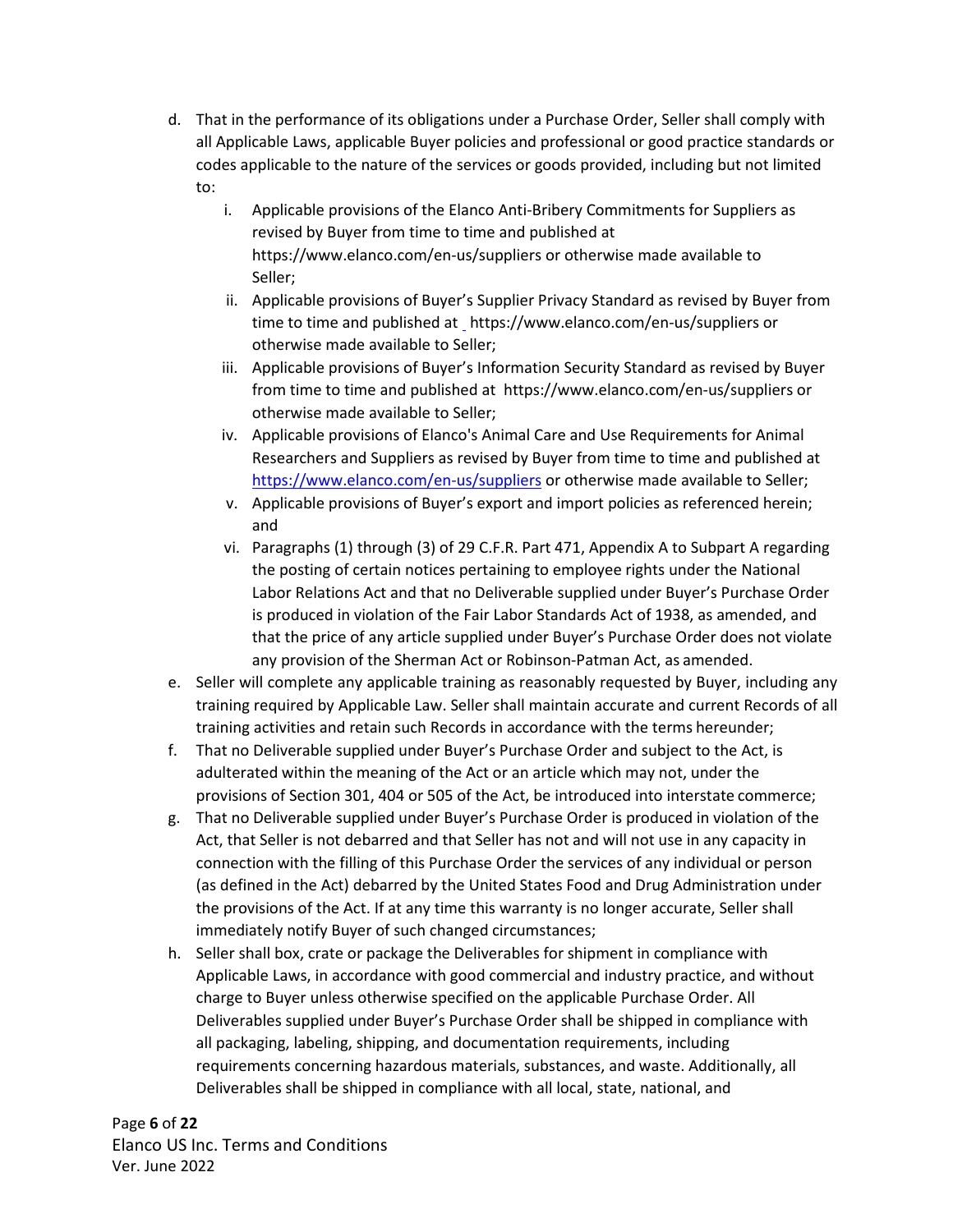international governmental agencies or authorities regulating any segments or modes of transportation employed to effect delivery of such articles to Buyer. Buyer shall have the right to terminate all or any portion of any Purchase Order without liability if delivery is not made within the time stated in the Purchase Order;

- i. That no Deliverable supplied under Buyer's Purchase Order is supplied in violation of economic or trade sanctions imposed by the United States government against sanctioned countries, entities, or individuals, including but not limited to, sanctions imposed by the Office of Foreign Assets Control of the United States Department of the Treasury or by Executive Order of the President of the United States;
- j. That all Deliverables supplied under Buyer's Purchase Order are supplied in full compliance with the Export Administration Regulations ( 15 CFR Part 700-799730 *et seq)*, the United States Foreign Trade Regulations (15 C.F.R. Part 30), and any trade or economic sanction regulations (including those administered by the United States Treasury Department's Office of Foreign Assets Control (31 C.F.R. Ch. V));
- k. That no goods, technology, software or services, as applicable, supplied under a Purchase Order are sourced from or originate with: a Sanctioned Country; a Restricted Party; or any entity owned or controlled by a Sanctioned Country or a Restricted Party;
- l. That at any time, and without notice to Seller, Buyer may disclose information relating to a possible violation of law by Seller, including the compensation provisions, to a Governmental Authority as is reasonably necessary in connection with Buyer's compliance program; and
- m. That Seller understands and acknowledges that its requirements under this Section are in addition to all of Seller's other obligations hereunder.
- **9. Buyer Property**: Buyer owns all right, title and interest in the Buyer Property. Except for the license granted below, Seller does not have and will not acquire any right, title or interest in or to any of the Buyer Property. Seller will retain Buyer Property and will exercise appropriate care toward it to protect against damage, destruction, loss, unauthorized use, or unauthorized disclosure, but in no event will Seller exercise a lower degree of care in safeguarding Buyer Property than Seller uses in safeguarding its own property of a similar nature, provided that such degree of care is clear and consistent to ensure the protection of valuable property.
	- a. Seller will not encumber, including not possess or assert any lien or other right against Buyer Property.
	- b. Buyer hereby grants Seller a royalty-free, non-exclusive, revocable license to use such Buyer Property solely in connection with providing the services and performance of its obligations as set forth in the Purchase Order, and not for any other purpose. Seller will promptly notify Buyer of any loss, damage, destruction, to Buyer Property in its possession and reimburse Buyer for the value of such lost, damaged or destroyed Buyer Property.
	- c. Seller will neither dispose of Buyer Property nor transfer possession of it to anyone else except in accordance with these Terms and the applicable Purchase Order. Seller will follow Buyer's written instructions for disposition of any of Buyer Property (including any Records that are Buyer Property) in Seller's possession at any time or upon expiration or other termination of an applicable Purchase Order. Such disposition may include destruction, delivery to Buyer, or delivery to a third party designated by Buyer or to another destination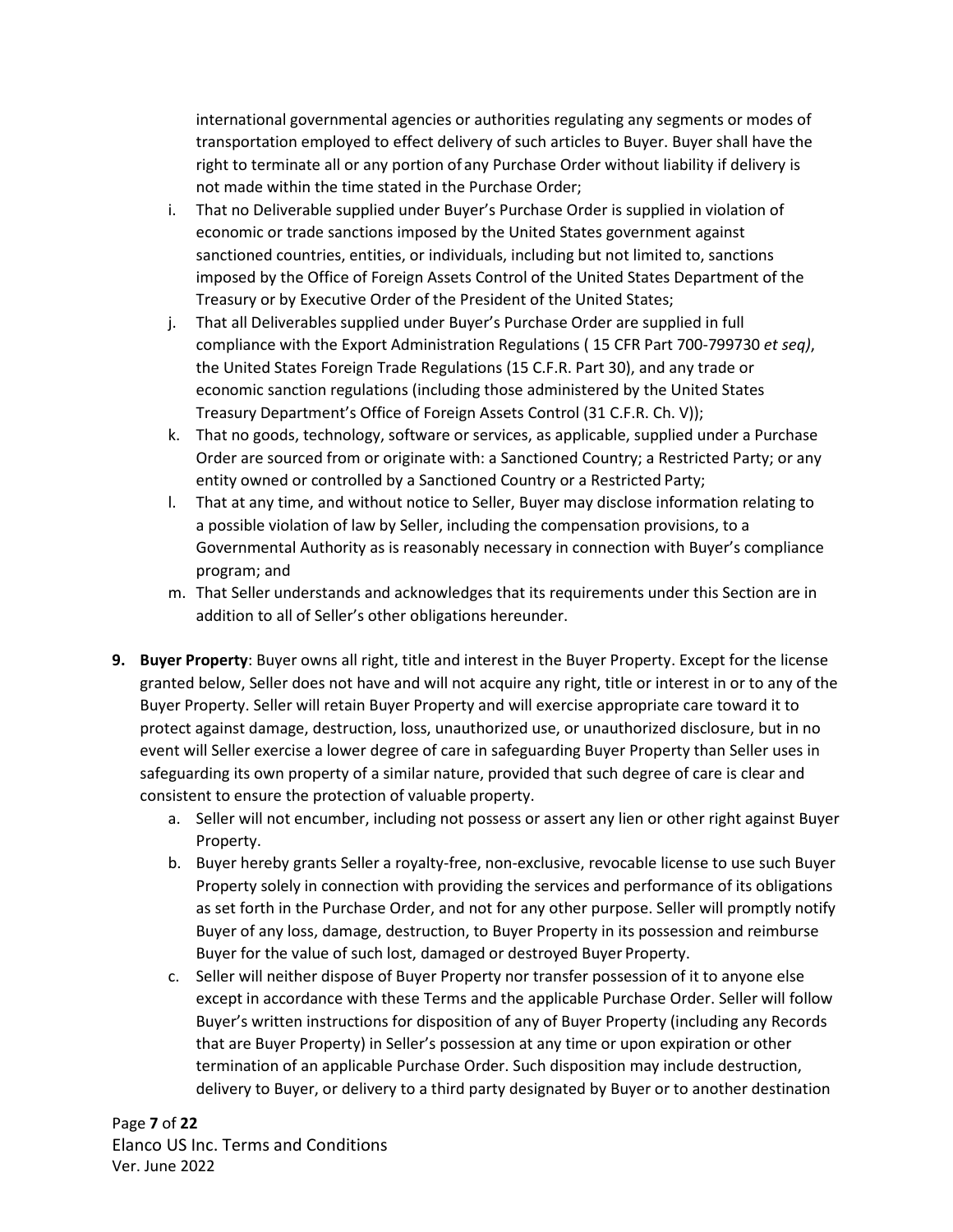of Buyer's choosing.

- d. Other than as provided in this Section, if Buyer does not furnish written instructions for disposition of its property within a reasonable period of time after expiration or termination of the Agreement or any Purchase Order, Seller will deliver to Buyer all Buyer Property in its possession and will destroy any residual Electronic Records that are Buyer Property, subject to any document retention requirement set forth in this Agreement.
- e. With respect to Laboratory Samples, Seller shall dispose of any waste generated from Seller's possession of the Laboratory Samples in accordance with Applicable Law and in accordance with the provisions of these Terms. Information regarding the Laboratory Samples (including the identity, description, and properties of any Laboratory Samples and any information that Seller acquires from its processing, study, use, or handling of the Laboratory Samples) is Buyer Property.
- **10. SAFETY & SECURITY**: Seller will comply with, and will cause its representatives, Affiliates and Subcontractors to comply with, all policies and procedures that Buyer establishes to enhance the safety or security of Buyer's facilities or of persons at or near Buyer's facilities, including measures restricting access such as the use of identification badges and passwords. Seller will promptly notify Buyer of any violation of such policies and procedures. Seller will comply with, and will cause its Affiliates and Subcontractors to comply with, the instructions of any Buyer security official that are reasonably necessary to redress a threat, or to avoid an imminent threat, to the safety or security of such facilities or persons. Buyer retains its right to restrict or refuse any person (including Seller, its affiliates and subcontractors) access to Buyer's facilities, computers, or other information systems. Without limiting the generality of the foregoing, Buyer may restrict or refuse access (including access to applicable computer or other information systems as identified by Buyer) to any individual who does not do any of the following to Buyer's satisfaction: (i) submit to and pass a drug screen; (ii) pass a background check; and/or (iii) acknowledge in writing a personal obligation to protect Buyer's Confidential Information.
- **11. REPORTING ADVERSE EVENTS AND PRODUCT COMPLAINTS**: If during the course of performing services under these Terms or a Purchase Order, Seller, Seller's representatives, or Seller's Subcontractors become aware of an Adverse Event or Product Complaint, Seller will report such information to Buyer within one (1) business day of awareness by calling The Elanco Customer Call Center at 1-800-428-4441 or the appropriate local Buyer Affiliate. This reporting obligation does not apply to information that Seller's representatives or Subcontractors receive directly from Buyer or from a clinical investigator conducting a clinical trial on behalf of Buyer.
- **12. NONDISCLOSURE**: Except to the extent provided in Section 15 (Publicity), Seller shall not disclose any information concerning Buyer's Purchase Order or the contract of sale resulting from its acceptance, including its existence, without the prior written consent of Buyer.
- **13. REPORTING**: It is understood and presumed by nature of this transaction that no United States or Puerto Rico licensed Animal Health Care Providers will be used in providing services hereunder and that no United States or Puerto Rico licensed Animal Health Care Providers hold an ownership interest in Seller where Seller is a privately held company. Seller will notify Buyer'sprocurement

Page **8** of **22** Elanco US Inc. Terms and Conditions Ver. June 2022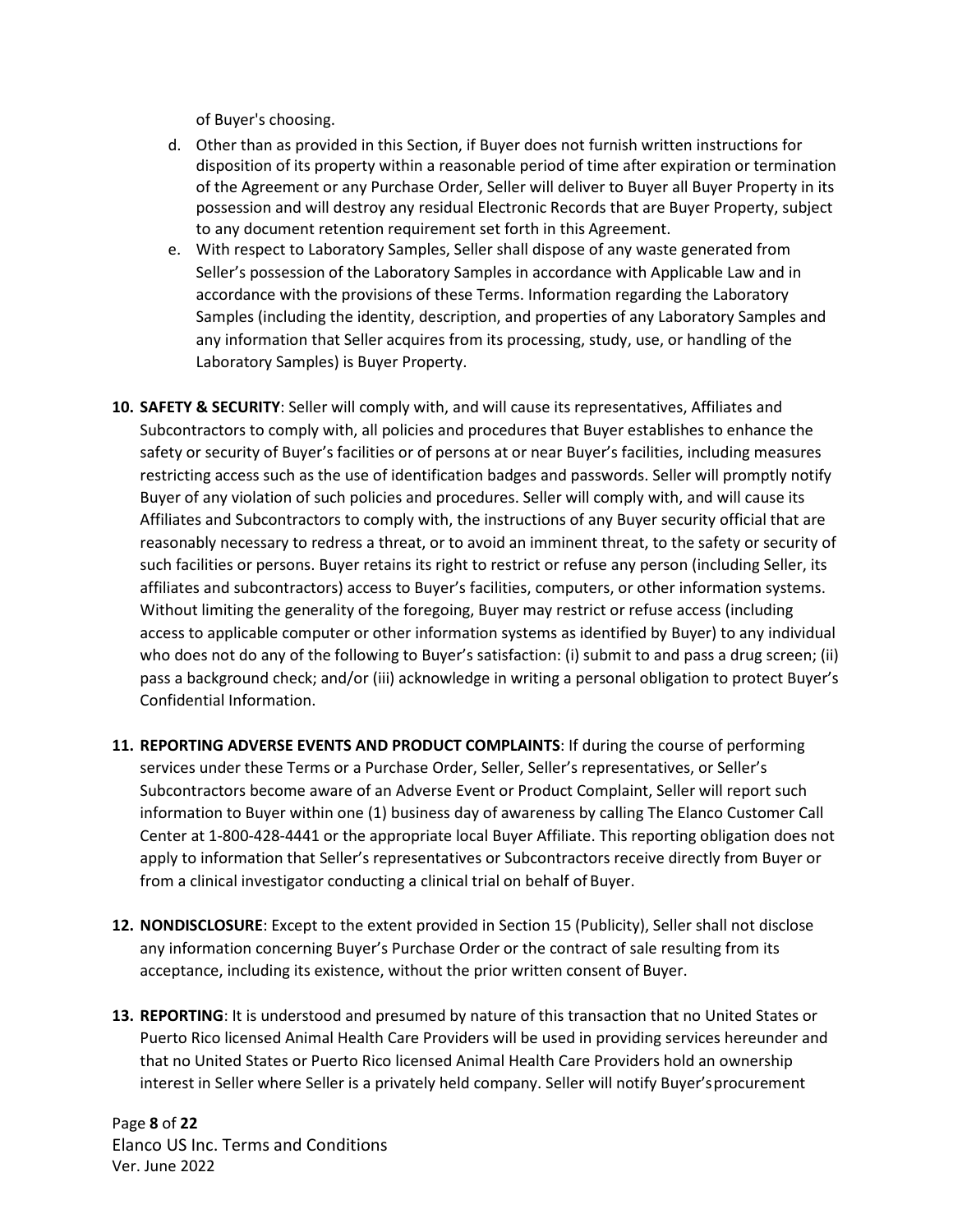department immediately if this understanding is incorrect as Buyer may be required to report any payment/transfer of value made pursuant to the Federal Open Payments Law.

## **14. CONFIDENTIALITY**:

- a. Seller will neither: (i) disclose Buyer's Confidential Information except as authorized below or by Buyer in writing; nor (ii) use Buyer's Confidential Information for any purpose other than meeting Seller's obligations under any Purchase Order. Seller may disclose Buyer's Confidential Information:
	- i. To its representatives, Affiliates and Subcontractors who need to know the information for the purpose of meeting Seller's obligations under a Purchase Order; provided that such representatives, Affiliates and Subcontractors must have contractual obligations at least as stringent as those contained in these Terms that prohibit any disclosure and use of Buyer's Confidential Information. Seller is responsible to Buyer for any unauthorized disclosure or use of Buyer's Confidential Information by Seller's representatives, Affiliates or Subcontractors.
	- ii. To the extent compelled by Applicable Law; provided, however, that Seller will give Buyer reasonable advance notice of the disclosure to the extent such advance notice is permitted by Applicable Law, and permit Buyer to intervene in any such request or proceeding.
	- iii. In communications to its attorneys, accountants or other professionals who have a professional obligation to maintain such information in confidence. Seller is responsible to Buyer for disclosure or use by any such persons of Buyer's Confidential Information not authorized by Buyer.
- b. Promptly upon Buyer's request, Seller will either return or destroy all Records of Buyer's Confidential Information in Seller's possession or control, subject to any document retention requirement set forth in these Terms by providing certificate of destruction. With respect to electronic Records, "**destroy**" includes destroying the physical medium on which a Record is stored or completely and permanently removing a Record from its storage medium and providing a certificate of destruction.
- **15. PUBLICITY**: Seller shall not disclose any information concerning any Purchase Order or the contract of sale resulting from the acceptance thereof, including its existence, without the prior written consent of Buyer. Seller shall not use the name of Buyer, any employee of Buyer or any product or service of Buyer in any press release, advertising or materials distributed to prospective or existing customers or any other public disclosure, except as required by law or allowed in this Section. If required by law, Seller shall provide copies of the disclosure for the prior review and commentby Buyer's external corporate communications (public relations) department no less than ten (10) days prior to disclosure. In no event will Seller: (i) represent, directly or indirectly, that any Deliverable provided by Seller has been approved, recommended, certified or endorsed by Buyer; or (ii) use Buyer's logos or other trademarks without the prior written consent of Buyer.
- **16. INDEMNIFICATION:** Seller will indemnify, defend and hold harmless Buyer, Buyer's Affiliates and each of their representatives against all Losses related to or arising from any breach by Seller of its representations, warranties or obligations under these Terms or any Purchase Order or from any

Page **9** of **22** Elanco US Inc. Terms and Conditions Ver. June 2022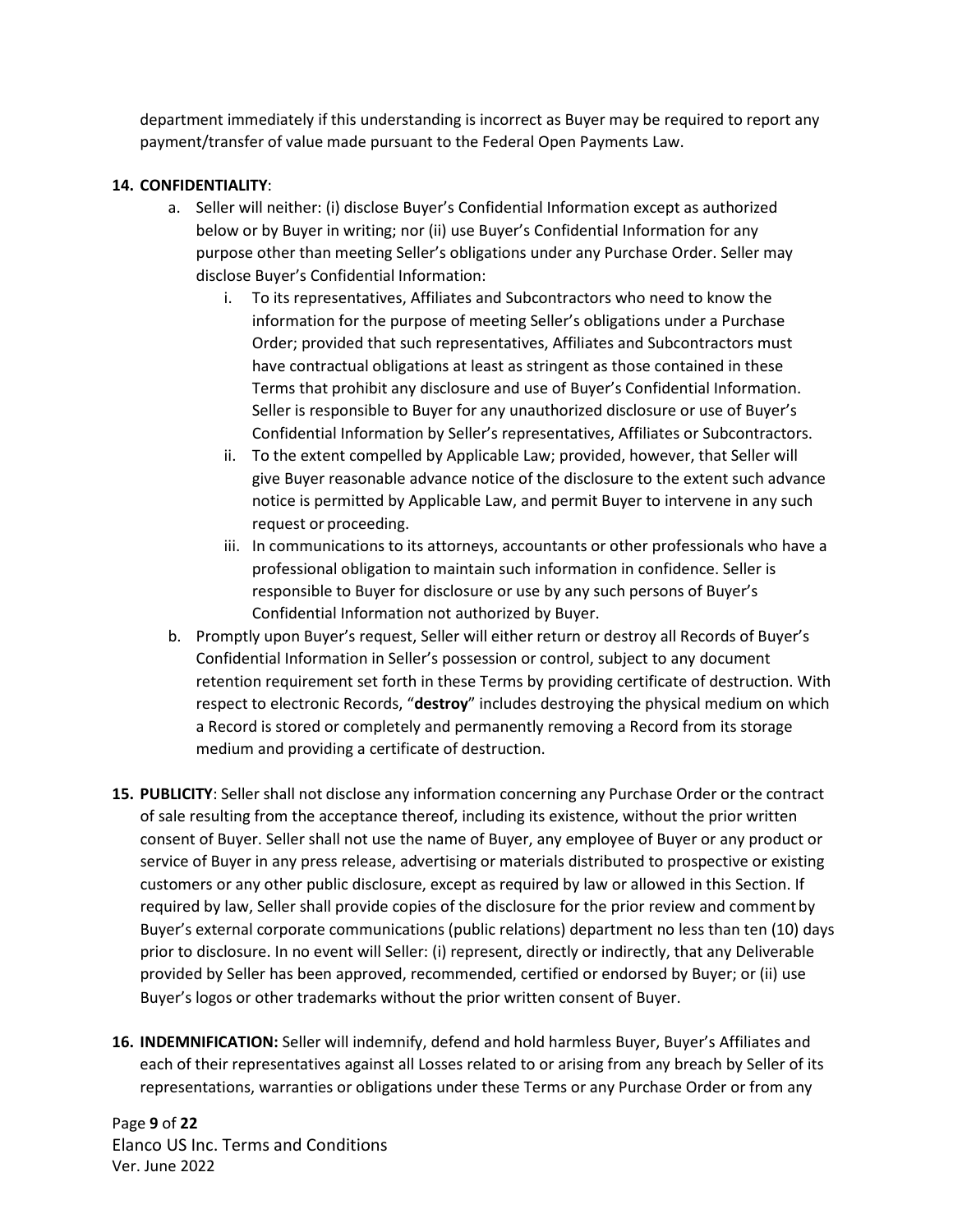negligence or more culpable conduct by it (or by its Affiliates or subcontractors (if any) or any of their respective representatives). Additionally, Seller will indemnify, defend and hold harmless Buyer, Buyer's Affiliates and each of their representatives for any and all Losses to the extent arising from any infringement claim regarding the Deliverables, any component thereof, or Seller's Intellectual Property, products, or software related to these Terms. If, as a result of any such claim of infringement, Seller or Buyer is enjoined from using any component of the Deliverables, or if Seller believes that a component of the Deliverables is likely to become the subject of a claim of infringement, Seller will, at its option and its expense: (a) procure for Buyer the right to continue using the Deliverables; or (b) modify the Deliverables so that the Deliverables become noninfringing (which modification or replacement shall not adversely affect the applicable specifications for, or the use or operation by Buyer of, the Deliverables).

- **17. LIMITATION OF LIABILITY**: The liability of Buyer to Seller under these Terms or any Purchase Order will in all circumstances be limited to direct damages, and in no event will Buyer have any liability to Seller for any special, consequential, indirect, incidental, exemplary, or punitive damages, or loss of profit, whether in contract, tort, or otherwise, in relation to these Terms or any Purchase Order. Additionally, Buyer's liability for direct damages shall be limited to the amounts paid under the applicable Purchase Order giving rise to the claim.
- **18. LIABILITY INSURANCE**: Seller shall maintain liability insurance policies covering all activities related to any Purchase Order and as otherwise required under Applicable Law (including worker's compensation coverage). Without limiting the generality of the foregoing, Seller shall maintain commercial general liability insurance, including contractual and products/completed operations, with minimum limits of at least \$5,000,000 per occurrence and \$10,000,000 aggregate. Required limits can be achieved by any combination of primary and excess policy limits. All such insurance shall be primary and not contributory with regard to any other available insurance to Buyer. Seller represents and warrants that it shall promptly file all claims made under this Purchase Order with its insurance carriers. At any time upon request from Buyer, Seller shall provide proof of such insurance coverage as required by these Terms and as otherwise required under Applicable Laws.
- **19. FEDERAL EEO AND AFFIRMATIVE ACTION LAW**: Buyer's Purchase Order is subject to and incorporates by reference the provisions of the Equal Employment Opportunity (EEO) clause in Section 202 of Executive Order 11246, 41 C.F.R. 60-250 and 41 C.F.R. 60-741, all as amended.
	- **a. Buyer and Seller shall abide by the requirements of 41 CFR 60-1.4(a), 60-300.5(a) and 60- 741.5(a). These regulations prohibit discrimination against qualified individuals based on their status as protected veterans or individuals with disabilities, and prohibit discrimination against all individuals based on their race, color, religion, sex, sexual orientation, gender identity, or national origin. Moreover, these regulations require that covered prime contractors and subcontractors take affirmative action to employ and advance in employment individuals without regard to race, color, religion, sex, sexual orientation, gender identity, national origin, protected veteran status, ordisability.**
- **20. ASSIGNMENT**: Seller shall not in any manner delegate its duty of performance or assign its rights or obligations under Buyer's Purchase Order or the contract of sale resulting from its

Page **10** of **22** Elanco US Inc. Terms and Conditions Ver. June 2022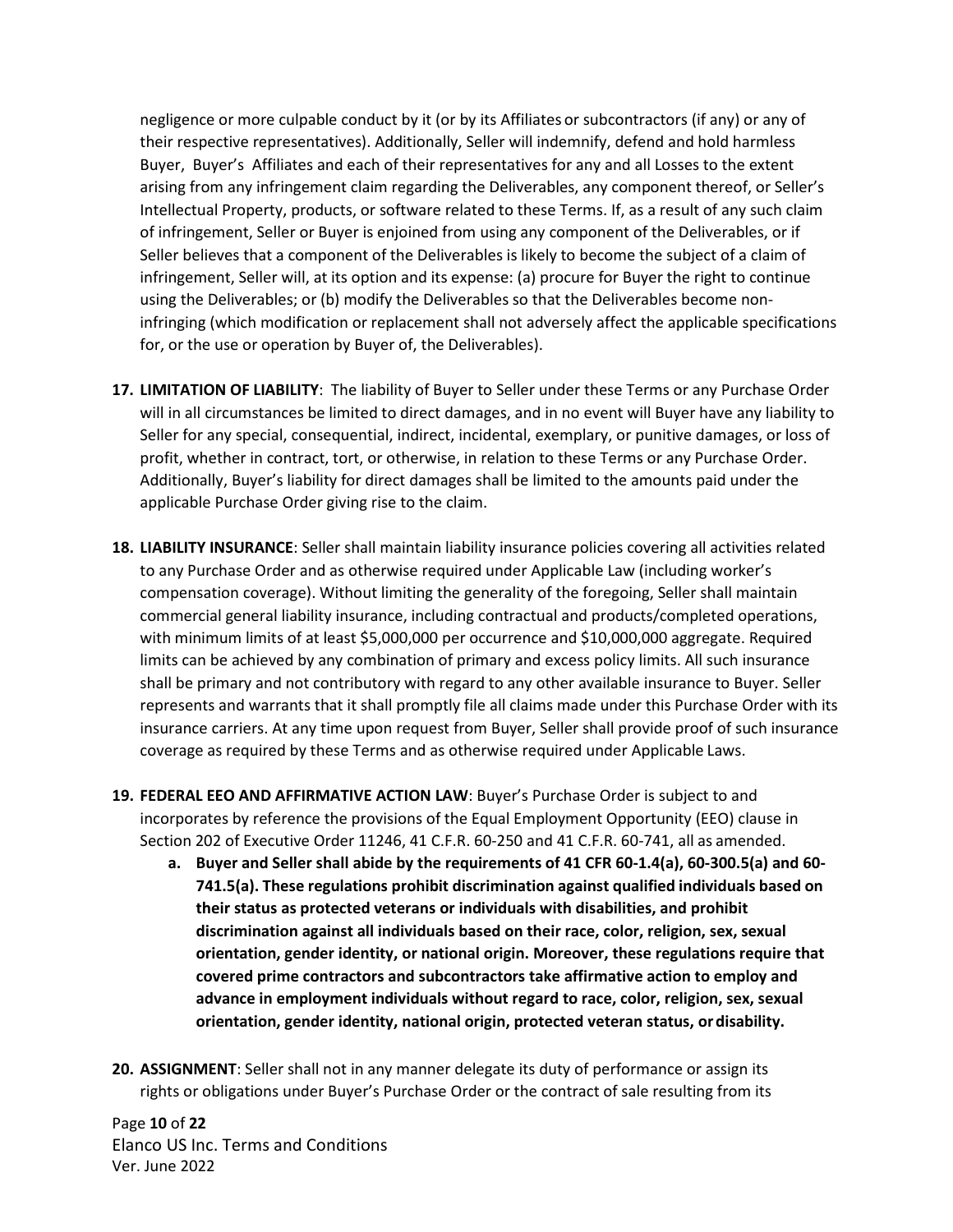acceptance without Buyer's prior written consent, except that accounts receivable may be assigned in accordance with Applicable Law. Any attempted assignment in violation of the preceding sentence shall be of no force or effect.

- **21. CHOICE OF LAW, FORUM:** Each Purchase Order and any contract of sale resulting from its acceptance shall be governed in all respects by the laws of the State of Indiana, excluding its rules on conflict of law. Any action related to these Terms or any Purchase Order shall be brought and maintained exclusively in the competent courts of Hancock County, Indiana or the Southern District of Indiana.
- **22. UN CONVENTION:** Despite anything in these Terms, the United Nations Convention on Contracts for the International Sale of Goods shall have no application to, and shall be of no force and effect with respect to these Terms or any Purchase Order under these Terms.

# **23. RECORDS AND AUDITS**:

- a. At its own expense, Seller will create and maintain all Records: (i) required by these Terms, a Purchase Order, or under any Applicable Law that relates to Seller's performance under a Purchase Order; (ii) sufficient to demonstrate that any and all amounts invoiced to Buyer under a Purchase Order are accurate and proper in both kind and amount; (iii) sufficient to demonstrate the accuracy of any representations or reports submitted to Buyer in connection with any Purchase Order; (iv) sufficient to enable Buyer to comply with Applicable Laws and other legal obligations, to the extent that Seller has or reasonably should have knowledge of those Applicable Laws and other legal obligations; (v) sufficient to show payments to third parties or Governmental Authorities (if any) for the provision of any services under these Terms; (vi) sufficient to document any applicable training required under a Purchase Order; (vii) sufficient to show compliance with any applicable health, safety and environmental standards based on the Pharmaceutical Industry Principles for Responsible Supply Chain Management; and (viii) sufficient to document any misappropriation of Buyer Information. Seller will allow Buyer to inspect, and upon request, Seller will furnish copies of Records, including without limitation, electronic databases, spreadsheets, programs or the like that generated the Record that Seller is required to create or maintain under these Terms.
- b. Seller will maintain all of the Records listed above for the longest of the following retention periods that apply: (i) any period prescribed by Applicable Law or stated expressly in a Purchase Order; (ii) for Records related to invoices, for five (5) years after payment of the invoice by Buyer; (iii) for Records related to reports submitted to Buyer, for five (5) years after the report is submitted; (iv) for Records needed to meet any applicable regulatory requirements, for fifteen (15) years commencing on the conclusion or termination of the Purchase Order; and (v) for all Records not addressed by one of the above, for five (5) years after the term of the Purchase Order.
- c. At reasonable times and with reasonable advance notice and subject to compliance with all applicable confidentiality provisions herein, Buyer may enter and conduct an audit on any premises where Records are maintained or services are performed as Buyer deems necessary to accomplish the evaluations and verifications described above. Seller will

Page **11** of **22** Elanco US Inc. Terms and Conditions Ver. June 2022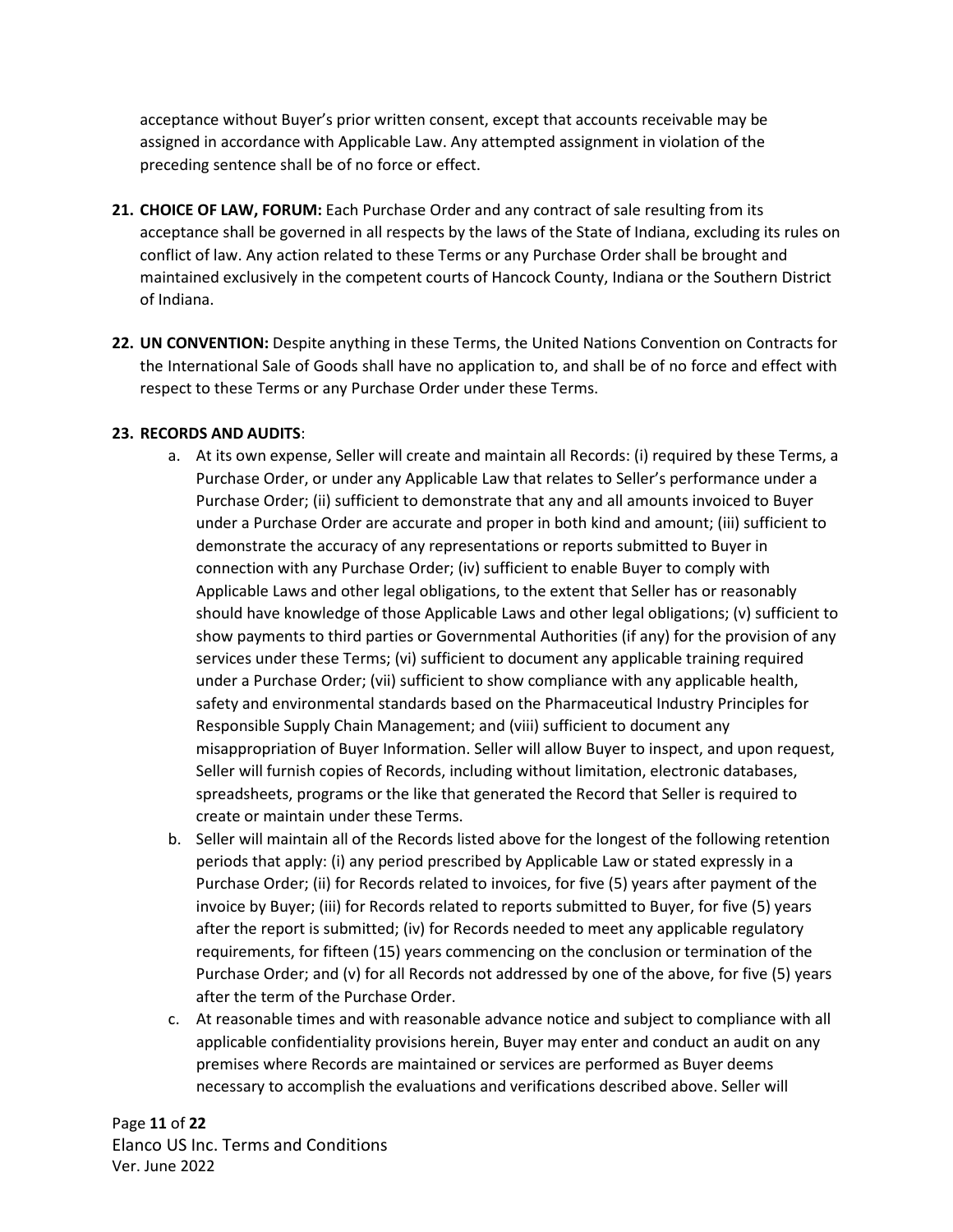cooperate with Buyer and provide reasonable assistance to Buyer to facilitate the evaluation and inspection, and Buyer will reasonably cooperate with Seller to mitigate disruption to Seller's operations. In the event that Records are maintained, services are performed, or Buyer's property is kept at a premises that Seller does not control, Seller will secure rights of entry and inspection sufficient to allow Buyer to exercise its rights under this Section.

- d. Buyer, its employees, or designees may exercise Buyer's rights of entrance and inspection under this Section. Employees and designees shall be held to the same standards of confidentiality provided herein through the independent contractual obligations he/she has with Buyer. Examples of persons or designees that Buyer may designate include Buyer's independent auditors and representatives of any local, state, federal, or foreign government entity, authority, agency, court, or commission and any applicable arbitrator having jurisdiction over Buyer or its activities related to a Purchase Order.
- e. For Records generated by electronic databases, spreadsheets, programs or the like, Buyer's rights to access and inspection under this Section extend to the database, spreadsheet, or program that generated the Record as well as the Record itself.
- f. Some Records required by this Section may also fall within the definition of Deliverables or within Seller's Existing Intellectual Capital that is incorporated into the Deliverable (as described in **Section 39**). Seller's obligations under this Section do not diminish Seller's other obligations toward, or Buyer's property rights to, such Records. Seller's obligations to maintain Records under this Section are extinguished to the extent that Seller properly satisfies another obligation in these Terms or any Purchase Order to deliver or to dispose of such Records.
- g. Buyer will pay its own expenses for any inspection of the Records or Seller's premises. However, if in any audit, Buyer determines that material issues exist that result, resulted, or will result in an overcharge of one percent (1%) or more of the invoiced amount for the audited period, Seller will, within thirty (30) days of receipt of Buyer's notice and supporting documentation, reimburse Buyer for its out-of-pocket costs incurred in conducting the audit, in addition to any remedies that Buyer may have for the overcharge (such as a refund). This subsection is intended as a fair allocation of audit expenses, not as damages or a penalty.
- h. Seller shall provide Buyer with immediate notice of any governmental or regulatory review, audit or inspection of its facilities, processes, or products that might relate to the Deliverables, or products furnished to Buyer under these Terms pursuant to a Purchase Order.
- i. At Buyer's request, a representative of Seller shall accompany Buyer to meet with representatives of the United States Food and Drug Administration, United States Department of Agriculture, United States Environmental Protection Agency, or similar Governmental Authorities to explain or discuss any and all aspects of the Deliverables. Such visit shall be arranged at times mutually agreeable to Buyer and Seller. All reasonable travel expenses incurred by Seller in connection with such visits shall be reimbursed by Buyer.

# **24. CUSTOMS AND IMPORTS**:

Page **12** of **22** Elanco US Inc. Terms and Conditions Ver. June 2022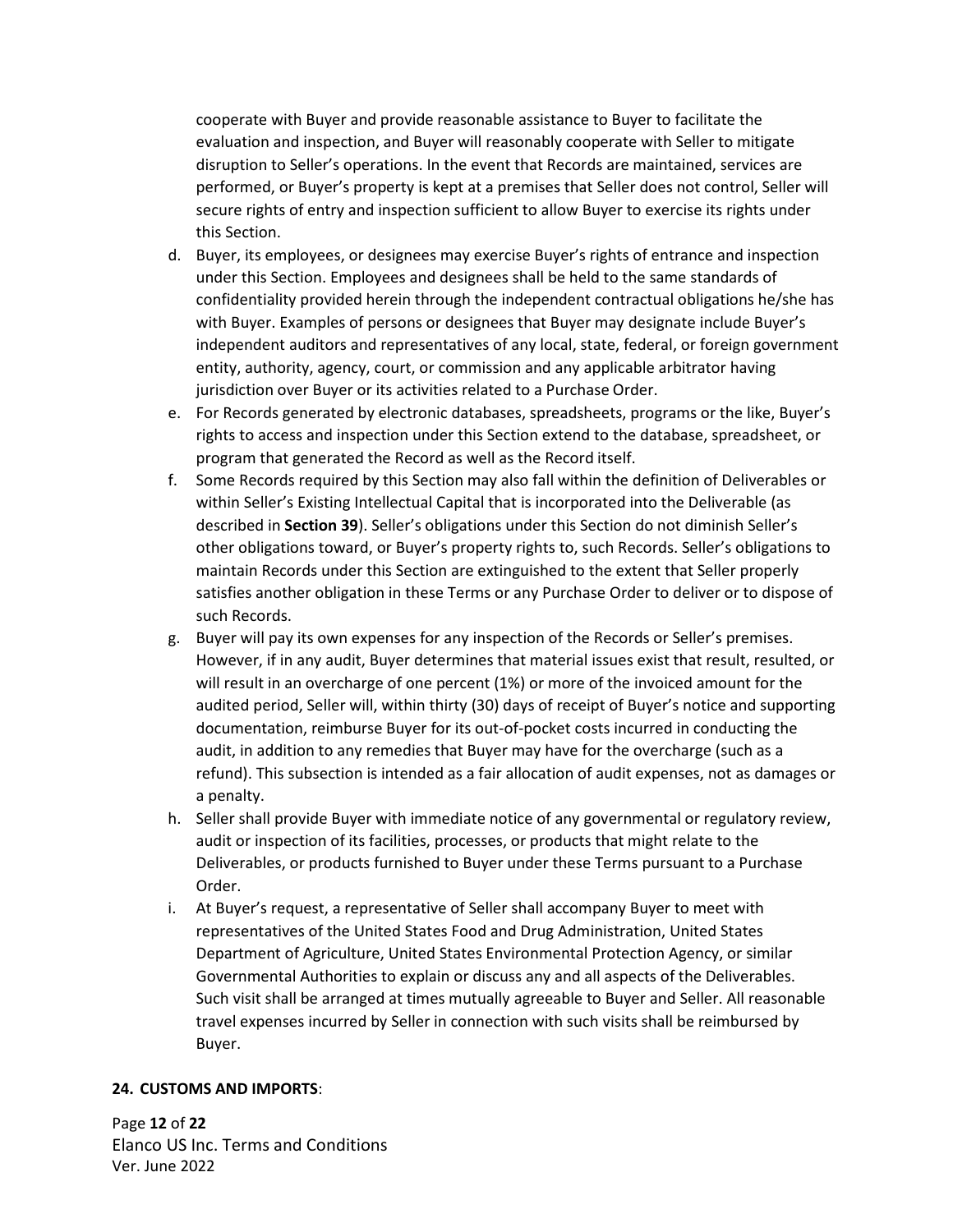- a. Importer of Record. The parties agree that any Imported Products or Deliverables shipped to the United States in conjunction with Seller's performance of its obligations under any Purchase Order will be imported by Seller and delivered to Seller's United States facility before any shipment to Buyer's designated facility. Alternatively, if agreed by Buyer, Seller may "drop ship" Imported Products or Deliverables directly to Buyer's designated facility. In all cases where it is permitted by Applicable Law, unless otherwise directed by Buyer, Seller shall be the "importer of record" and shall comply with its obligations as defined in 19U.S.C. § 1484 including: (i) payment of all import related fees or expenses, customs duties and fees, and fees for custom house brokerage; (ii) arrangement of all logistics for importation, including selection of custom house brokers, carriers, and freight forwarders; (iii) obtaining and filing all necessary import documentation, authorizations, and declarations; and (iv) compliance with all Applicable Laws related to the exportation of such materials from the country(ies) of origin. Seller shall retain title and risk of loss or other damage to materials until received by Buyer or its designee.
- b. Country of Origin. Imported Products or Deliverables of non-United States origin must be clearly marked with the country of origin (for customs purposes) on each container or on the merchandise as applicable. The United States Customs country of origin is generally the country of manufacture, production, or growth.
- c. Invoices for Imported Products. For Imported Products or Deliverables, invoices (both commercial and pro forma) must contain (written in English) sufficient information and detail as reasonably required by Buyer to comply with applicable customs requirements. A pro forma invoice is one provided for customs valuation purposes only, is not expected to be directly paid, and should contain the statement: "Value for Customs purposes only." Shipping invoices and commercial invoices must use consistent valuations forgoods.
- d. Tariff Savings. Certain Imported Products or Deliverables may be eligible for special tariff preference programs at the same time of their import into the United States. Seller shall pursue preferential tariff treatment under such programs and pass any tariff savings along to Buyer. These programs may require additional documents from Seller to confirm eligibility for preferential tariff treatment of goods.
- e. Express Consignment Couriers. Under certain circumstances, shipment by express consignment courier (e.g., FedEx, DHL, Express World Courier, etc.) may be preferred. Notwithstanding the foregoing, in these instances, Seller shall ship Imported Products or Deliverables, at its own expense, using an express consignment courier nominated by Seller and agreed to by Buyer. Seller will provide to the courier for each article in the shipment documentation that includes, as appropriate, (i) detailed descriptions; (ii) six-digit tariff code from the Harmonized Tariff Schedule; (iii) statement of intended use; (iv) fair value; (v) country of origin; (vi) name and address of manufacturer if different than shipper; (vii) contact information for both sender and receiver of the shipment; and (viii) other information or documentation (e.g., FDA End Use Letter, USDA Declaration, etc.) as required by the courier to effect export and import clearances and enable transportation to Buyer's designated facility.
- f. Trade Security Programs. Buyer takes measures to secure its supply chains against acts of terrorism, including an assessment of security practices, using the criteria establishedunder the Unites States Department of Homeland Security's Customs-Trade Partnership Against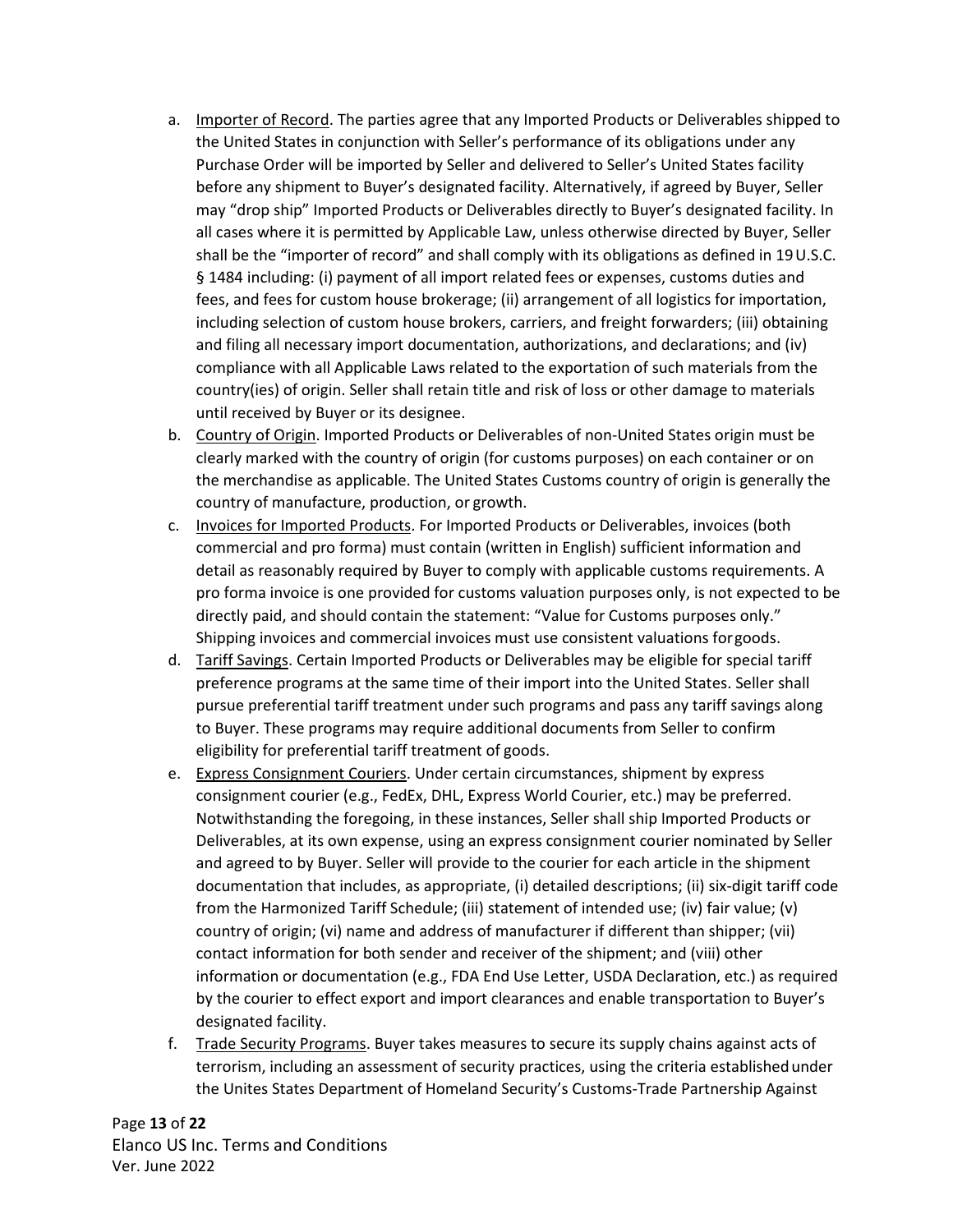Terrorism (C-TPAT) and Importer Security Filing (ISF) programs, and the European Union's Authorized Economic Operator (AEO) program. Seller shall provide information to Buyer, in the form, quality, and detail reasonably required by Buyer, to enable Buyer to comply with applicable customs trade security requirements. Seller's failure to provide the required information in a timely manner may preclude shipment of Imported Products or Deliverables to the United States. If Seller participates in Customs Industry Partnership Program, Carrier Initiative Programs, Super Carrier Initiative Program, or Business Anti-Smuggling Coalition, Seller shall notify Buyer.

- **25. EXPORT INFORMATION**: For each Deliverable, Seller shall provide to Buyer a proposed ECCN. Buyer will make the final determination regarding the appropriate ECCN. Seller shall provide reasonable assistance to Buyer, at no additional charge to Buyer, to enable Buyer to determine the appropriate ECCN. If Seller is authorized by Buyer to file export clearance documentation (such as Electronic Export Information in the United States) with any Governmental Authority on Buyer's behalf, Seller shall: (i) accurately prepare and timely file such export clearance documentation as required by Applicable Law based on information provided by Buyer or by other parties involved in the transaction; (ii) retain such export clearance filings, whether electronically or otherwise, and documentation to support the information provided in the filing of such clearance documents for a period of at least five (5) years from the date of export; and (iii) upon request, provide Buyer in a mutually agreed format a copy of export clearance documents filed, electronically or otherwise, by Seller on behalf of Buyer. In the event that Seller is uncertain of or is missing specific information required for the filing of export clearance documentation, or has questions about any other legal or factual issue related to an export, Seller shall promptly inquire of Buyer concerning such uncertainty, missing information, or question.
- **26. TAXES**: Each party will be responsible for its own taxes, including property taxes on property it owns or leases, income taxes on its business, and any other taxes incurred by such party in connection with its business and with performing its obligations hereunder. Buyer will be responsible for any transaction taxes properly collectible from Buyer under Applicable Law. Seller will be responsible for payment of any transaction taxes that are, under Applicable Law, properly borne by Seller, including, but not limited to all export and import taxes. The calculation of taxes shall not include, and Buyer shall not pay, any taxes that are related to intra-corporate transfers or intermediate supplies of the services between Seller and its affiliates or between Seller's Affiliates and related entities.
- **27. REIMBURSABLE TRAVEL AND EXPENSES**: In the event that travel and other out-of-pocket expenses are included in an approved Purchase Order, Buyer will reimburse Seller only for Seller's actual, reasonable, proper, out-of-pocket expenses, with no additional overhead, profit margin, administrative charges, handling fees, or other markup, directly attributable to the Purchase Order in accordance with Buyer's Travel Policy located at [https://www.elanco.com/en-us/suppliers.](https://www.elanco.com/en-us/suppliers)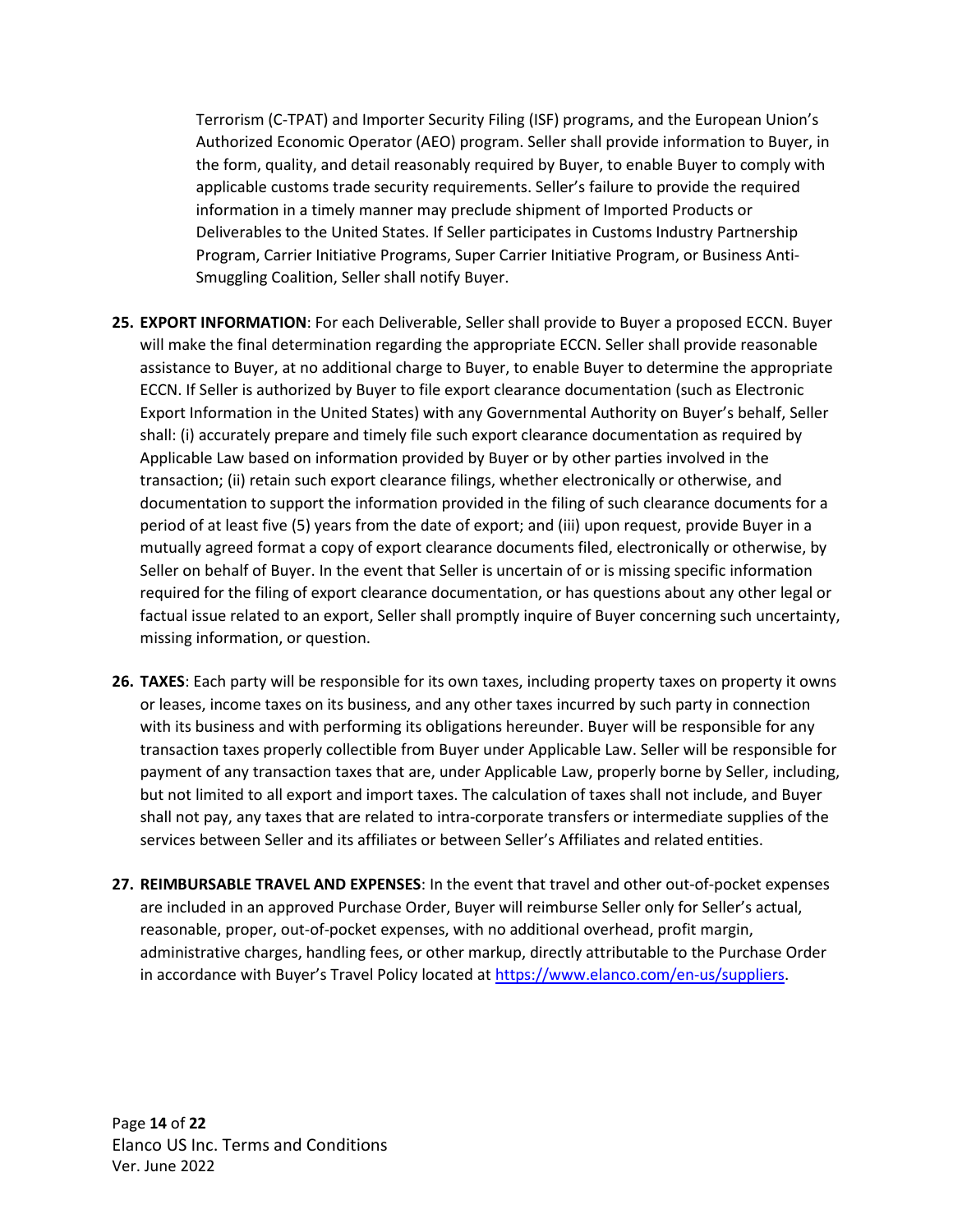**If any Purchase Order under this Agreement involves software or information technology hardware or services, the following terms shall apply in addition to the terms set out above, and the terms below shall control over any conflicting terms above:**

**28. LICENSE**: Seller hereby grants to Buyer, and Buyer hereby accepts, on the following terms and conditions, a nonexclusive and nontransferable, fully paid-up, irrevocable, world-wide, perpetual (unless otherwise expressly specified in the applicable Purchase Order) license to use the software for the number of users or copies of the software provided on the Purchase Order (the "**License**"). Unless specified otherwise on the applicable Purchase Order, the License shall be an enterprise license for all applicable CPUs and available for use by Buyer, its Affiliates, third party service providers, and other necessary parties. All license limitations on use by Buyer (per user, type of user (named, concurrent, etc.), per CPU, per node, per server, etc.) shall be specifically stated in the applicable Purchase Order or shall be of no effect. Seller and Buyer expressly agree that any software shrink-wrap and click-through software licensing agreements or other such terms shall not apply to any software purchased or licensed under any Purchase Order.

# **29. USE OF SOFTWARE AND DOCUMENTATION**:

- a. Buyer may, as part of the License, make additional copies of the software and documentation to support the licensed software and documentation. Buyer may also make backup and archival copies of the software and documentation. Unless otherwise provided on the applicable Purchase Order, Buyer shall have the right to use the software on or in connection with any CPU that Buyer utilizes to fulfill its data processing needs. Buyer reserves the right to use the software at one or more sites and to transfer such software to any location as it may determine.
- b. Buyer, its agents, contractors, assignees and employees shall have the right to unlimited use of the software and to operate and use the software at any time and for any period of time at the convenience of Buyer within the scope of the License. Buyer may use the software acquired hereunder for such purposes and functions as may be necessary or convenient for Buyer's business purposes, including processing affiliated companies and third party data, and the use of such software shall not be restricted to any particular purpose orfunction.
- c. The License granted herein on the Purchase Order shall commence upon execution of the applicable Purchase Order.

# **30. REPRESENTATIONS AND WARRANTIES FOR IT PRODUCTS**:

- a. Seller represents and warrants that the IT Products (or any update thereto) shall conform to and will operate in accordance with the Purchase Order and all documentation and specifications supplied by Seller to Buyer.
- b. Seller warrants that all tapes, diskettes or other electronic media provided to Buyer hereunder will be free from defects during the warranty period. Seller shall, within five(5) days of notification by Buyer of such defect, replace any defective electronic media at no additional cost to Buyer.
- c. Seller represents and warrants that it shall at all times document the operation of the IT Products in a manner consistent with the best practices of the software development industry, and such documentation shall accurately reflect the operation of the IT

Page **15** of **22** Elanco US Inc. Terms and Conditions Ver. June 2022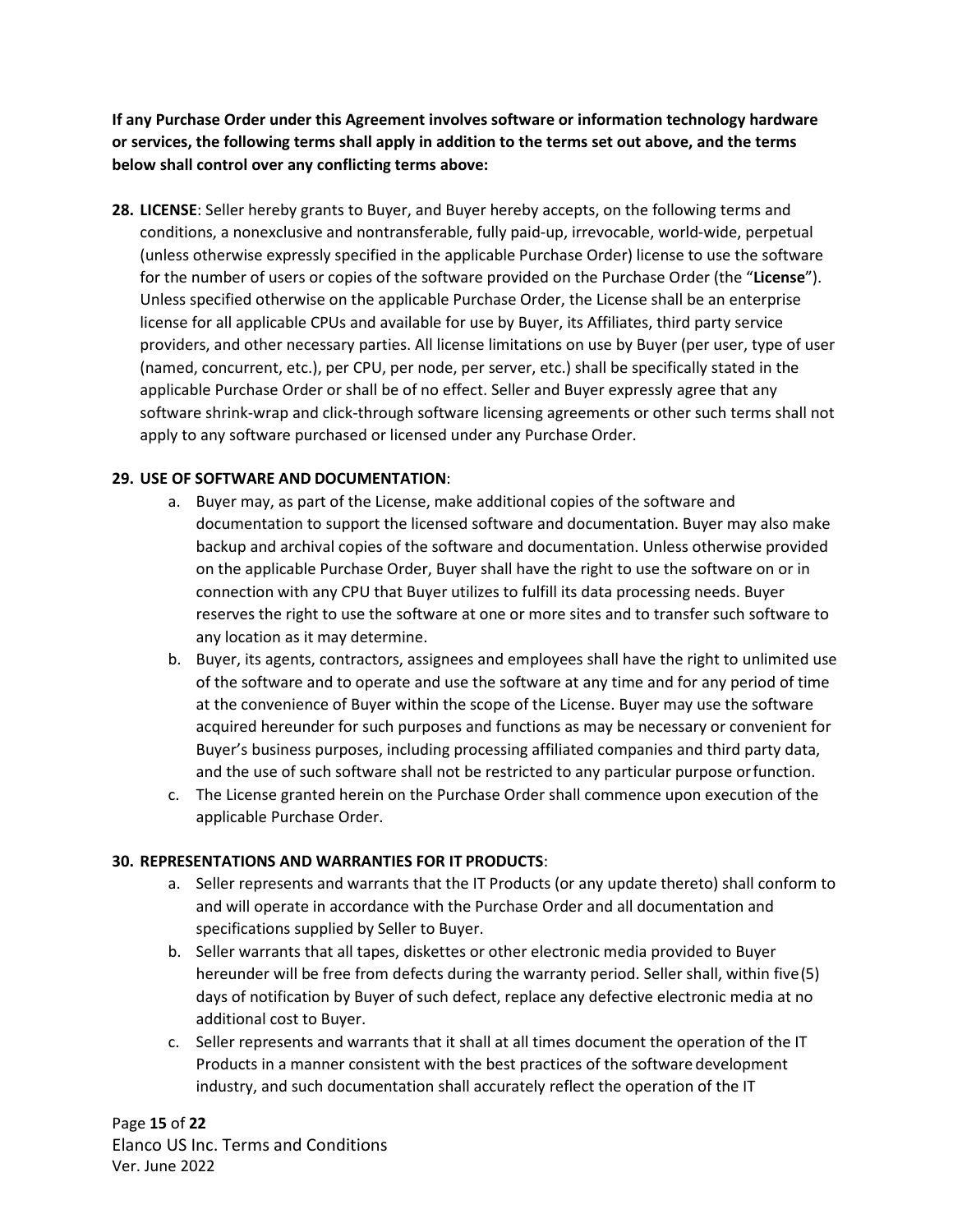Products and enable a person reasonably skilled in computer programming and in possession of the IT Products source code to use and maintain the IT Products fully and completely.

- d. Seller represents and warrants that any equipment delivered hereunder shall be delivered to Buyer with the full warranty granted by the original manufacturer of the equipment still effective. Notice regarding warranty claims raised by Buyer due to defects and/or nonconformities in the equipment or in the operation of the equipment shall be given only to Seller, and upon receipt of such a notice, Seller shall take the steps necessary to effect repair of the equipment.
- e. Seller represents and warrants that if maintenance services are elected by Buyer, the maintenance services agreement shall become effective upon installation of the IT Product. Buyer's payment obligations for maintenance services shall begin at the end of thewarranty period for the IT Products, and shall renew annually unless otherwise terminated by Buyer, provided Seller notifies Buyer in writing thirty (30) days in advance of such renewal date. Notwithstanding the foregoing, Buyer's failure to install or utilize any improvements, enhancements or newly released versions of the IT Products shall have no effect on the Seller's provision of maintenance services. Seller warrants and represents that maintenance services for an IT Product shall be available from Seller for the greater of two (2) years from the acceptance date of the IT Product by Buyer or the current version plus the one (1) prior version. Seller shall provide to Buyer as part of maintenance services, updates and upgrades to the IT Products at no additional cost to Buyer.
- f. The occurrence in or use by the IT Product supplied by Seller of any dates will not adversely affect its performance with respect to date dependent data, computations, output, or other functions (including, without limitation, calculating, comparing, and sequencing) and that the IT Product will create, store, process and output information related to or including dates without errors or omissions and at no additional cost to Buyer. At Buyer's request, Seller will provide sufficient evidence to demonstrate the adequate testing of the IT Product to meet the foregoing requirements.
- g. Seller warrants that unless (i) authorized in writing by Buyer; or (ii) necessary to perform valid duties under the IT Products documentation, any IT Products provided to Buyer by Seller for use by Buyer or Seller shall: (a) contain no hidden files; (b) not replicate, transmit, or activate itself without control of a person operating computing equipment on which it resides; (c) not alter, damage, or erase any data or computer programs without control of a person operating the computing equipment on which it resides; and (d) contain no key, node lock, time-out or other function, whether implemented by electronic, mechanical or other means, which restricts or may restrict use or access to any programs or data developed under the applicable Purchase Order, based on residency on a specific hardware configuration, frequency or duration of use, or other limiting criteria. Provided, and to the extent any IT Product has any of the foregoing attributes, and notwithstanding anything elsewhere in the applicable Purchase Order to the contrary, Seller shall be in default of such Purchase Order, and no cure period shall apply. In addition to any other remedies available to it under this Purchase Order, Buyer reserves the right to pursue any civil and/or criminal penalties available to it against the Seller.
- h. Seller warrants that it shall not use or incorporate Buyer Property in Seller's software or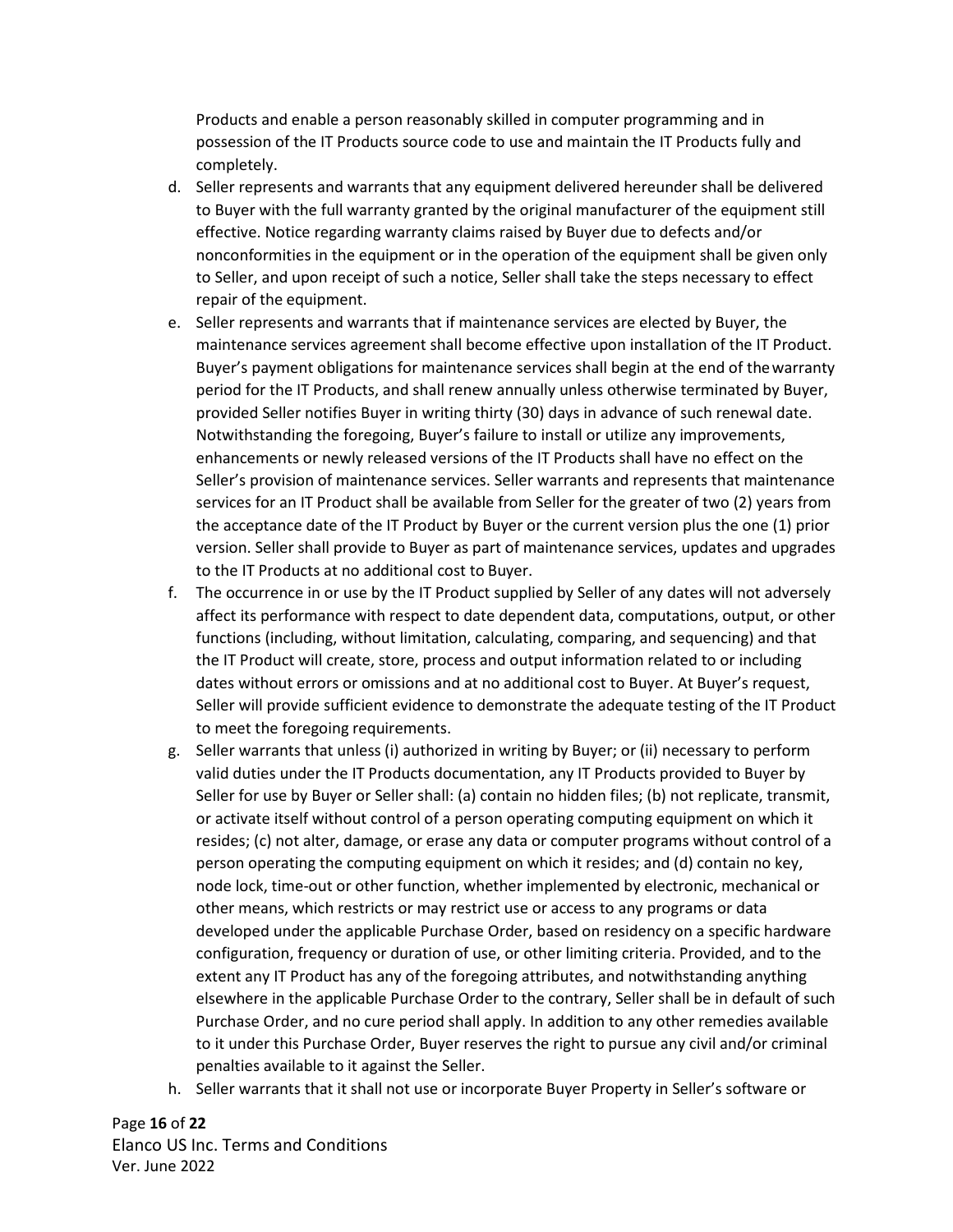products.

## **31. INFORMATION TECHNOLOGY LICENSE OR MAINTENANCE TERMINATION**:

- a. In the event of a breach by Seller of any of its representations, warranties or obligations under the applicable Purchase Order, these Terms, or a maintenance agreement, Buyer may terminate either the License, as well as any associated maintenance services, or the maintenance services (if any) alone, upon thirty (30) days' notice to Seller, provided that Seller has not cured the breach within such notice period. If Buyer terminates the License and the maintenance services based on such breach, Seller shall refund any and all amounts paid hereunder by Buyer for the License and shall refund on a pro rata basis any and all amounts paid hereunder by Buyer for the maintenance services. Sixty (60) days after termination of the License pursuant to this Section, Buyer shall discontinue further use of such License. Buyer shall, upon written request by Seller, provide Seller with written certification indicating the destruction of all copies of the applicable software in Buyer's possession or under its custody or control.
	- i. If Buyer terminates only the maintenance services, Seller shall refund on a pro rata basis any and all amounts paid hereunder by Buyer for maintenance services. Buyer shall retain all of its rights under the License.
	- ii. The other provisions of the Purchase Order and these Terms shallsurvive termination of any License.
- **32. UCITA**: Seller and Buyer hereby acknowledge and agree that any provisions of any state law adopting exactly or in modified form the Uniform Computer Information Transactions Act ("**UCITA**") shall not be applicable to this Purchase Order. Furthermore, both Buyer and Seller waive any and all rights arising from any such law.
- **33. DATA**: Buyer owns all rights to any data or results generated as a result of the use of the IT Products and may use, execute, display, copy, manipulate and create derivatives of any data or results generated as a result of the use of the IT Products and such data and results shall be considered Buyer Property.

**If any Purchase Order under this Agreement involves performance by Seller of installation, maintenance, or other services, the following terms shall apply in addition to the terms set out above and the terms below shall control over any conflicting terms above:**

**34. LABOR FURNISHED BY SELLER**: Seller acknowledges and agrees that in performing services,Seller will be acting solely as an independent contractor, and neither Seller nor any of its employees, associated consultants, Subcontractors or employees of said consultants or Subcontractors shall be deemed to be employees of Buyer for any purpose. Except as allowed by the "Subcontractors" provisions below, all persons employed by Seller in the performance of the services are employees of Seller. Seller shall carry such employees on its payrolls and will be solely responsible for and will make all withholdings and payments related to such persons'

Page **17** of **22** Elanco US Inc. Terms and Conditions Ver. June 2022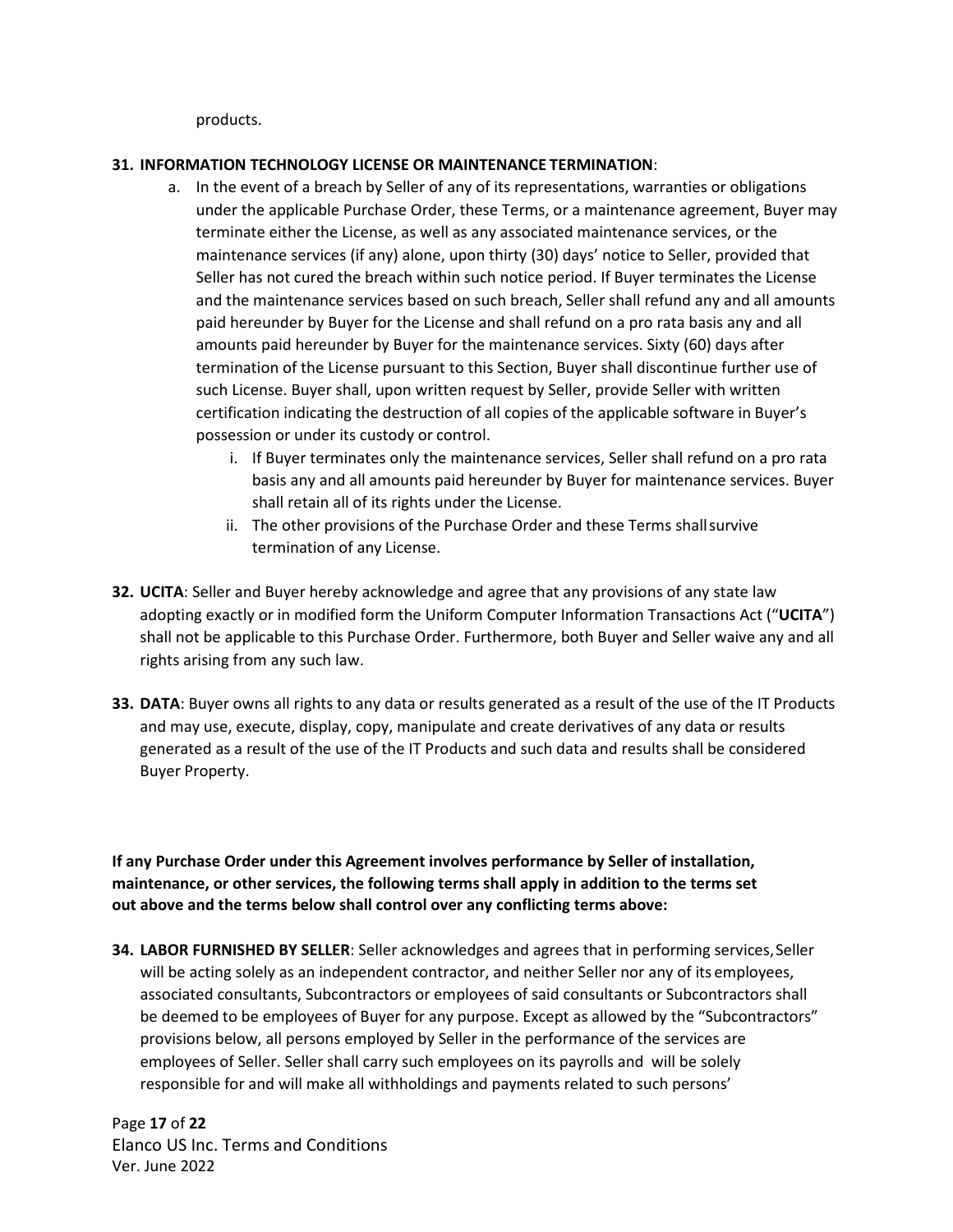employment in accordance with Applicable Law including payments and withholdings related to: wages, benefits, payroll taxes and withholdings as required by federal state and local authorities.

- **35. TRADE SECRETS**: If Seller is an individual providing services under these Terms, Seller understands that Seller will not be held criminally or civilly liable under any federal or state trade secret law for the disclosure of a trade secret that (a) is made (i) in confidence to a federal, state, or local government official, either directly or indirectly, or to an attorney; and (ii) solely for the purpose of reporting or investigating a suspected violation of law; or (b) is made in a complaint or other document filed in a lawsuit or other proceeding, if such filing is made under seal. Seller further understands that if Seller files a lawsuit for retaliation by an employer for reporting a suspected violation of law, Seller may disclose trade secrets to Seller's attorney and use the trade secret in the proceeding (i) if Seller files any such document containing a trade secret under seal; and (ii) Seller does not disclose the trade secret except pursuant to court order.
- **36. SUBCONTRACTORS**: Seller shall not use any Subcontractor without the prior written approval of Buyer. Subject to the foregoing, if Seller should use a Subcontractor, Seller shall be fully responsible for services performed by the Subcontractor to the same extent as if the services were performed directly by Seller and ensure that such Subcontractors comply with all of the requirements of these Terms and the applicable Purchase Order. Seller shall not subcontract any performance hereunder to any parties that are on any excluded or denied party list of any agency of the United States government, or a party whose export privileges are currently denied, suspended or revoked by the United States government. Seller has communicated all necessary terms and obligations to Subcontractors, if any, who will be performing work hereunder so that the Subcontractor may appropriately carry out its obligations pursuant to these Terms.
- **37. VERIFICATION AND ACCEPTANCE OF SERVICES**: Seller shall document each maintenance or service call with a work order, which shall be signed by Buyer's representative and submitted with Seller's invoice.
- **38. LIENS:** Seller agrees and warrants that no mechanics' liens shall attach to Buyer's property by virtue of Seller's default in paying its employees, suppliers or Subcontractors.
- **39. OWNERSHIP OF DELIVERABLES**: Buyer shall own all right, title and interest, including Intellectual Property Rights, in the Deliverables, and Seller hereby assigns and conveys such right, title and interest to Buyer. All originals and copies of the Deliverables shall be delivered to Buyer upon the earliest of the completion of the services, the termination or suspension of the services, or the written request of Buyer. Any work product that constitutes "work made for hire" (within the meaning of United States copyright law) will be treated as such. Seller agrees to execute, without further consideration, assignments or other documents that may be necessary to establish Buyer's ownership of the Deliverables. Seller shall cooperate with Buyer or its designees and execute documents of assignment, declarations, and other documents which may be prepared by Buyer, and take other necessary actions as reasonably directed by Buyer, to effect the foregoing or to perfect or enforce any proprietary rights resulting from or related to these Terms or a Purchase Order. Such cooperation and execution shall be performed without additional compensation to Seller; provided,

Page **18** of **22** Elanco US Inc. Terms and Conditions Ver. June 2022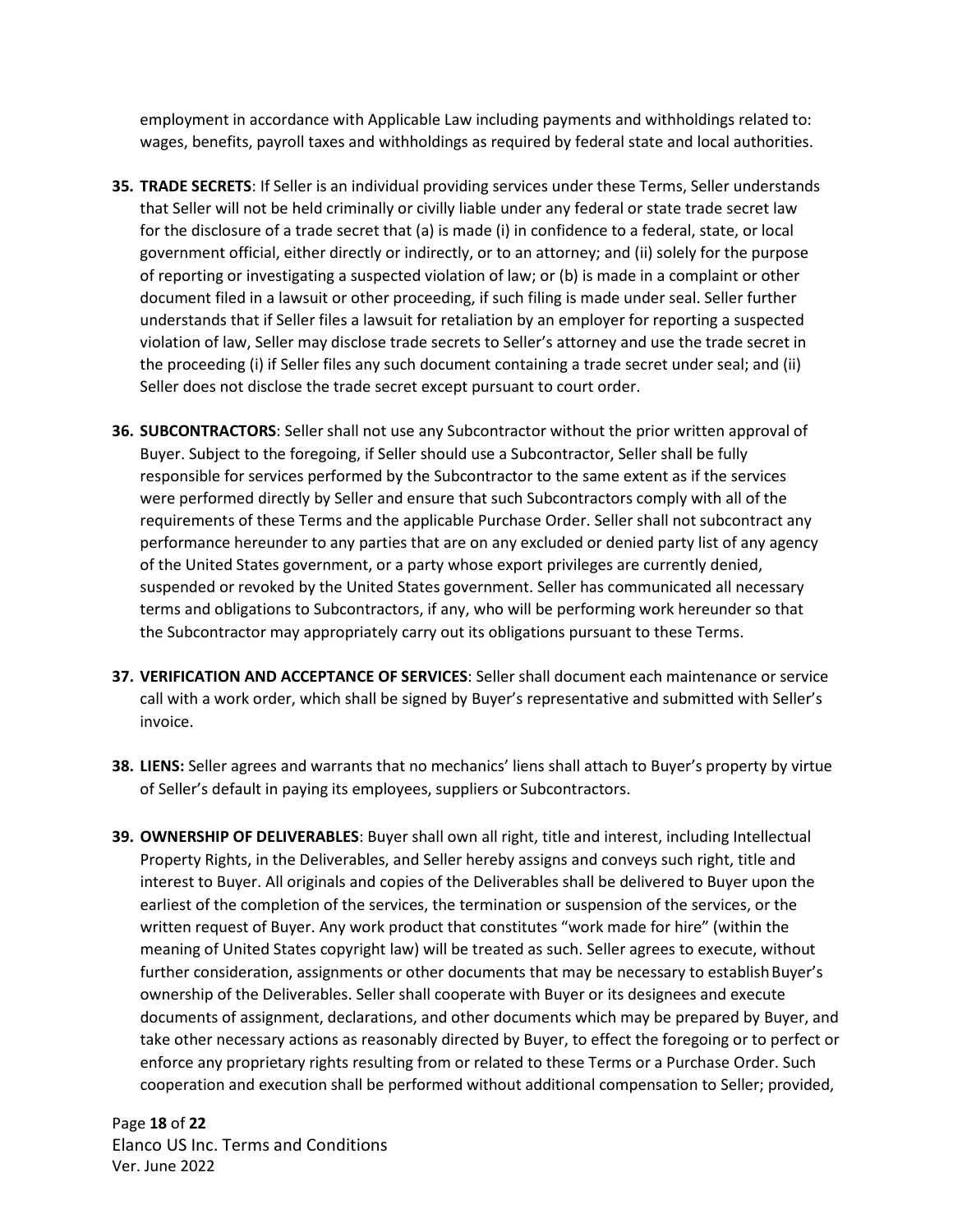however, Buyer shall reimburse Seller for reasonable out-of-pocket expenses incurred at the specific request of Buyer. Seller shall cause each of Seller's employees charged with performance of services for Buyer or granted access to confidential information to execute an agreement recognizing Buyer's ownership rights and concurring with the obligations of Seller as set forth herein. Seller hereby grants Buyer a non-exclusive, perpetual license to use, copy, and distribute all of Seller's property provided to Buyer as part of the Deliverables hereunder. If the Deliverable incorporates any intellectual property (including software) that Buyer has purchased or licensed from Seller pursuant to another written agreement, then such other agreement or provision shall control each party's rights with respect to such intellectual property. Despite the preceding clauses, Seller retains all Intellectual Property Rights (other than the following license) to any portion of Existing Intellectual Capital that is incorporated into any Deliverable. Seller grants to Buyer and its Affiliates a nonexclusive, world-wide, perpetual royalty-free license to such Existing Intellectual Capital sufficient to allow full lawful use of the Deliverables that incorporate it, including the use of the Deliverables by Buyer's agents and independent contractors solely to furnish services to Buyer or its affiliates. Despite the preceding clauses, if the Deliverables incorporate any Intellectual Property owned or controlled by a third party, then Seller hereby grants to Buyer and its affiliates, or shall acquire on behalf of Buyer and its affiliates, a perpetual, royalty-free, world-wide, non-exclusive license or sublicense sufficient to allow full lawful use of the Deliverables that incorporate it, including the use of the Deliverables by Buyer's agents and independent contractors solely to furnish services to Buyer or its Affiliates. Seller hereby represents and warrants to Buyer that it has or will have the right to grant such license or sublicense and to incorporate such intellectual property into the Deliverable.

**40. TERMINATION:** In addition to the terms in Section 7 (Termination) above, Buyer shall have the right at its absolute discretion, upon (10) business days written notice to Seller, to terminate, in whole or in part, any Purchase Order or any contract of sale resulting from its acceptance. In the event of such termination, Buyer shall have no obligation to Seller except the obligation to pay all costs actually and reasonably incurred by Seller prior to the date of termination plus a normally accepted trade allowance on such costs as full payment of Seller's overhead and profit, provided, however, that in no event shall Buyer be obligated to pay an amount in excess of the amount set out in the applicable Purchase Order; advance payments will be refunded accordingly. If any Purchase Order or any resulting contract is terminated as a result of the default of Seller, Buyer shall have no obligation to reimburse Seller for any services performed by Seller pursuant to Buyer's Purchase Order or any resulting contract. Seller agrees that breach of the Elanco Anti-Bribery Commitments for Suppliers shall be considered a material breach of the Terms and that Buyer may immediately seek all remedies available under law and equity including immediate termination of the Purchase Order.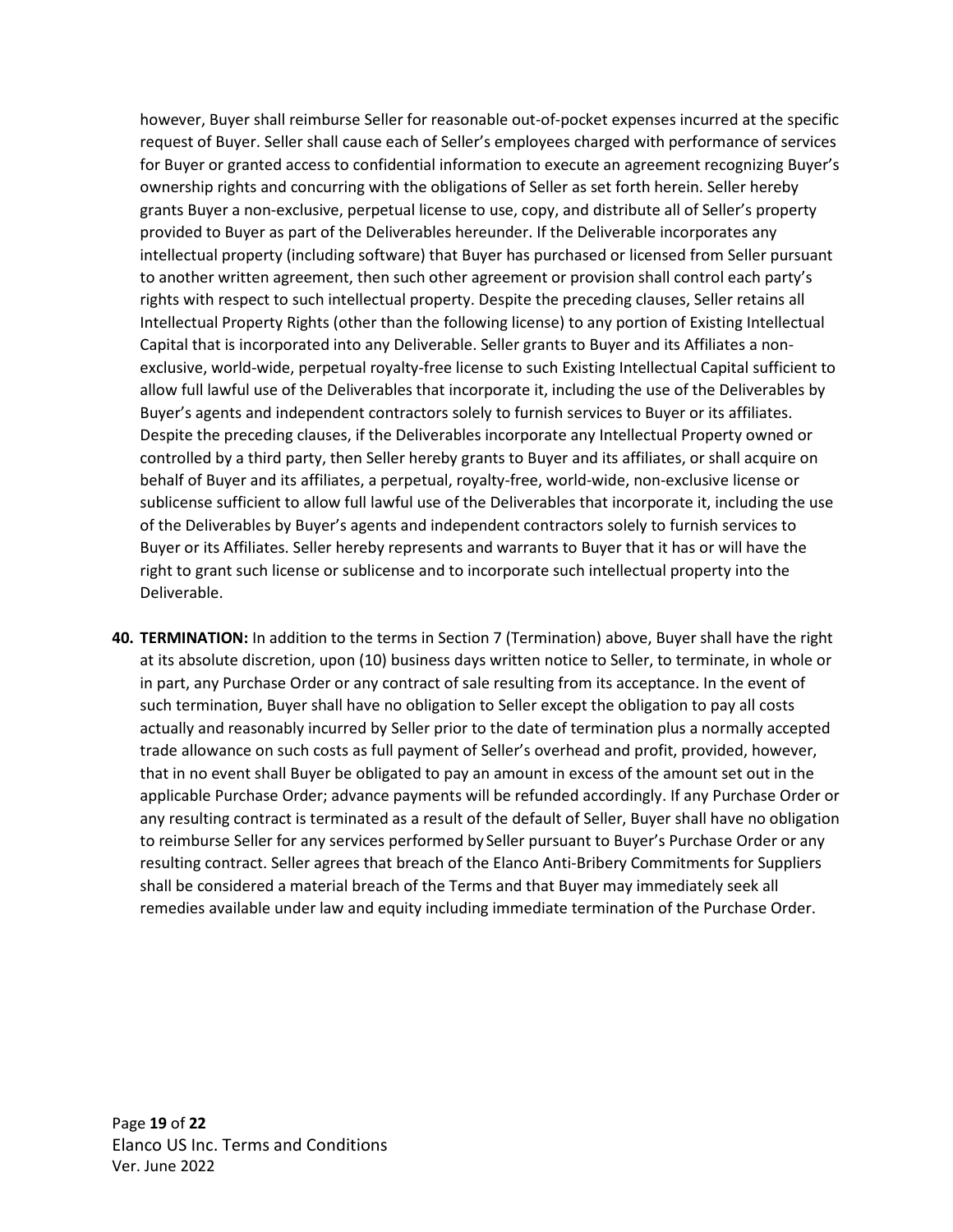#### **Seller agrees to comply with the following instructions:**

#### **MARKINGS ON PACKAGES AND/OR CONTAINERS**:

- Show Buyer's Purchase Order number on all packages.
- Each container must also be plainly identified by:
	- o Name of Manufacturer
	- o Buyer's Product Title
	- o Net Weight
	- o Parcel Number on Total Parcels Shipped
	- o Country of Origin Marking

#### **ADDITIONAL INSTRUCTIONS FOR SHIPMENTS OF DRUGS, CHEMICALS, AND PACKAGING MATERIALS**:

- Each container must also be plainly identified with the Manufacturer's Control Number, Manufacturing Location, Buyer's Item Code, Lot or Batch Number.
- Keep number of lots to a minimum.

#### **ADDITIONAL INSTRUCTIONS FOR PRODUCT RECALLS OR TECHNICAL BULLETINS**:

Mail all product recalls using United States Postal Service Certified Mail using the following address format:

Elanco US Inc. RE: Supplier Product 2500 Innovation Way Greenfield, IN 46140 USA

Mail all Technical bulletins using United States Postal Service Certified Mail using the following address format:

Elanco US Inc. RE: Supplier Technical 2500 Innovation Way Greenfield, IN 46140 USA

**PACKING SLIPS**: A packing slip itemizing contents must be placed on the outside of each package or container in a protective envelope. Buyer's purchase order line number must appear with each item on Seller's packing slip. On shipments of drugs and chemicals, also show number of containers in each batch.

Page **20** of **22** Elanco US Inc. Terms and Conditions Ver. June 2022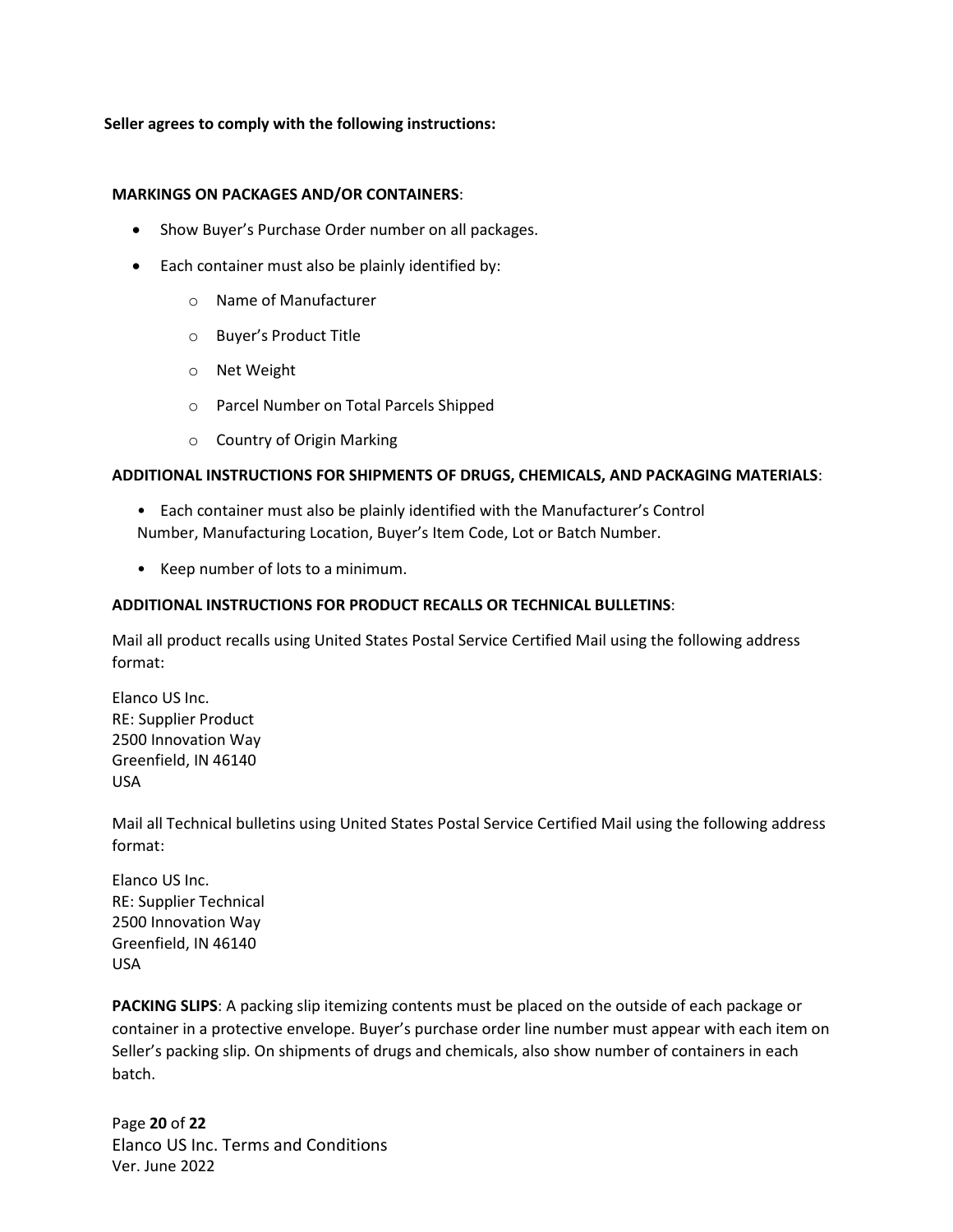## **INBOUND ROUTING INSTRUCTIONS, SHIPPING ADDRESS, AND DOCUMENTATION FOR DOMESTIC AND**

**INTERNATIONAL SHIPMENTS:** Prior to shipment, Seller shall meet Buyer's requirements regarding the Elanco Inbound Shipments Guide as provided at <https://www.elanco.com/en-us/suppliers> or otherwise made available to Seller.

**INVOICES:** A valid invoice must include Buyer's purchase order number, invoice number, invoice date, description, price and quantity of goods/services provided, net weights, transportation terms, and total amount due. Buyer's purchase order line number must appear with each item on Seller's invoice. Buyer's purchase order currency must match invoice currency in order to be paid by Elanco Accounts Payable. Please refer to additional instructions regarding invoices in the Accounts Payable section at <https://www.elanco.com/en-us/suppliers.>

Suppliers submitting invoices via EDI or web enabled EDI process should not submit duplicate paper invoices for this purpose. Further instructions can be obtained by contacting P2P\_AP\_US@elancoah.com.

For Imported Products, invoices (both commercial and pro forma) must contain (written in English):

- Name and complete address of Seller / manufacturer;
- Accurate and detailed description of the goods (adequate to permit accurate customs classification and clearance);
- The name and contact information of the person receiving the goods by Buyer;
- Quantity, unit of measure and purchase price of each item; tariff classification code from the Harmonized Tariff Schedule of the United States; clearly stated terms of sale; Chemical Abstract Service Number (CAS#) and International Non-Proprietary Name (INN), if available, for chemical compounds;
- Currency of purchase;
- Country of origin of goods;
- Separately itemized freight and insurance if to be paid by Buyer and included in the invoice;
- The port of entry to which the Imported Products or Deliverables are shipped; and
- Chemical compounds that are proprietary in nature shall have sufficient description to enable proper classification (e.g., Quinoline (with no other fused ring structure) derivatives including ester and halogens).

#### **Invoices including VAT:**

- Must include the Seller's VAT registration number.
- All VAT charges submitted to Buyer will be shown as a separate line item on all Seller invoices.
- The invoices which include VAT charges must be delivered to Buyer in original paper invoice for payment or via the Buyer's web invoicing system to be considered.
- For instructions regarding Standard of Documentation Required for European VAT Reclaim, se[e:](http://suppliers.elanco.com/) [https://www.elanco.com/en-us/suppliers.](https://www.elanco.com/en-us/suppliers)

Page **21** of **22** Elanco US Inc. Terms and Conditions Ver. June 2022